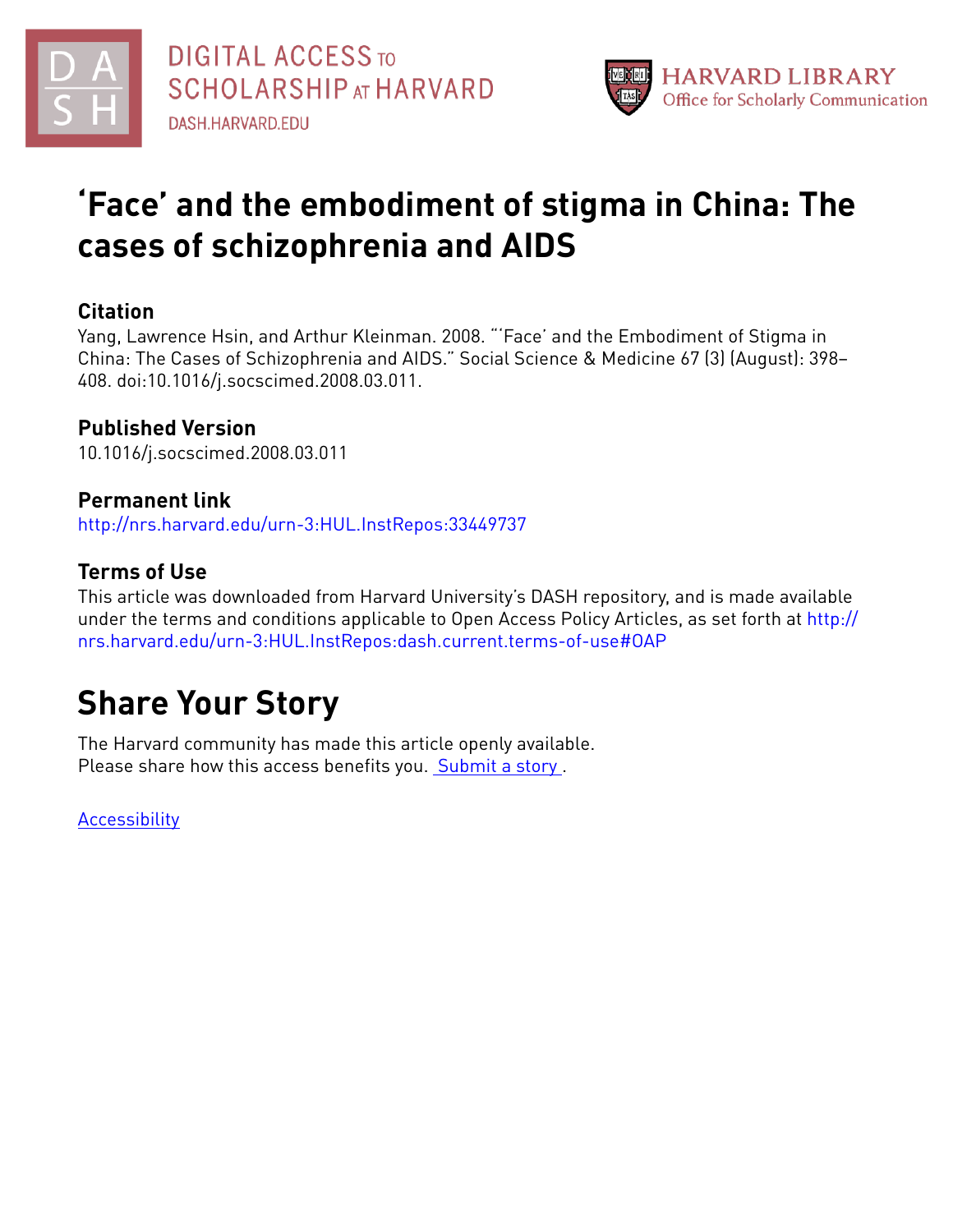

## NIH Public Access

**Author Manuscript**

*Soc Sci Med*. Author manuscript; available in PMC 2010 July 29.

#### Published in final edited form as:

Soc Sci Med. 2008 August ; 67(3): 398-408. doi:10.1016/j.socscimed.2008.03.011.

## **'Face' and the Embodiment of Stigma in China: The Cases of Schizophrenia and AIDS**

**Lawrence Hsin Yang** and

Columbia University New York, NY UNITED STATES

**Arthur Kleinman, M.D., M.A.** Harvard University, kleinman@wjh.harvard.edu

#### **Abstract**

The majority of theoretical models have defined stigma as occurring psychologically and limit its negative effects to individual processes. This paper, via an analysis of how 'face' is embodied in China, deepens an articulation of how the social aspects of stigma might incorporate the moral standing of both individual and collective actors defined within a local context. We illustrate: 1) how one's moral standing is lodged within a local social world; 2) how one's status as a 'moral' community member is contingent upon upholding intrapersonal and social-transactional obligations; and 3) how loss of face and fears of moral contamination might lead to a 'social death'.

We first draw from Chinese ethnographies that describe the process of human cultivation before one can achieve fully 'moral' status in society. We integrate findings from empirical studies describing how social exchange networks in China are strictly organized based on the reciprocation of favors, moral positioning, and 'face'. We further ground these Chinese constructs within a theoretical framework of different forms of capital, and discuss the severe social consequences that loss of face entails. By utilizing the examples of schizophrenia and AIDS to illustrate how loss of moral standing and stigma are interwoven in China, we propose a model highlighting changes in moral status to describe how stigma operates. We suggest that symbolic restoration of moral status for stigmatized groups takes place as local-level stigma interventions. By analyzing the moral aspects of 'face', we propose that across cultures, stigma is embedded in the *moral experience* of participants, whereby stigma is conceived as a fundamentally moral issue: stigmatized conditions threaten what matters most for those in a local world. We further propose that stigma jeopardizes an actor's ability to mobilize social capital to attain essential social statuses.

#### **Keywords**

China; AIDS; face; mental illness; discrimination; social capital; culture; stigma

Corresponding Author: E-Mail: laryang@attglobal.net; lawrenceyang@gmail.com.

**Publisher's Disclaimer:** This is a PDF file of an unedited manuscript that has been accepted for publication. As a service to our customers we are providing this early version of the manuscript. The manuscript will undergo copyediting, typesetting, and review of the resulting proof before it is published in its final citable form. Please note that during the production process errors may be discovered which could affect the content, and all legal disclaimers that apply to the journal pertain.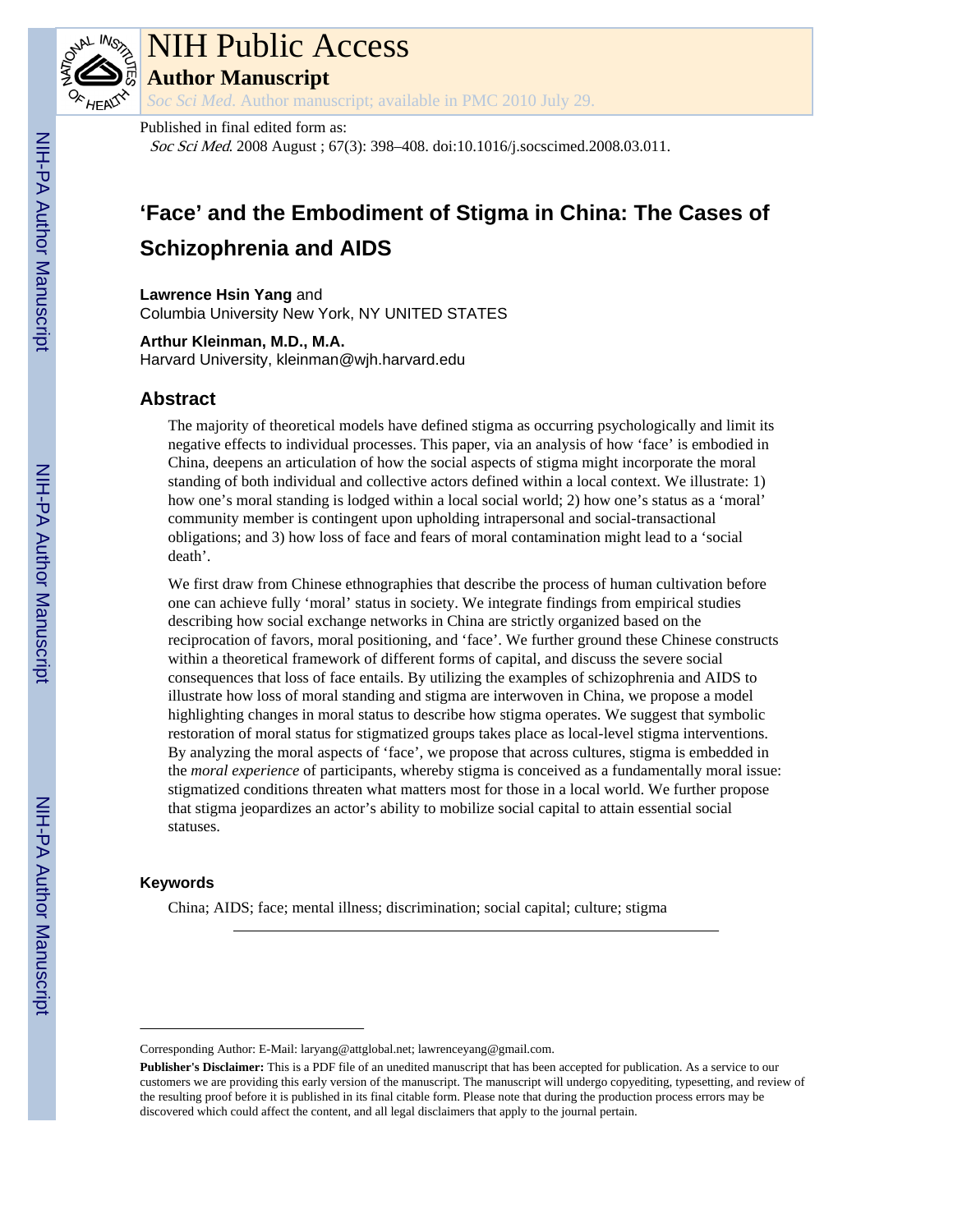#### **Introduction**

Current theoretical models have greatly advanced our understanding of how stigma affects people via a broad array of psychological processes and social mechanisms. Although these theories have generated much research by highlighting different routes by which stigma acts upon the individual, the great majority limit the negative effects of stigma to self-processes. Consequently, individual psychological processes are predominantly seen to mediate stigma's effects, and negative outcomes result from how an individual copes with and responds to stigma (Parker & Aggleton, 2003).

Conceptual models have described stigma's social elements in manifold ways which we outline briefly (for a full analysis, see Yang, Kleinman, Link, Phelan, Lee & Good, 2007). Social psychological models primarily deal with these aspects as a 'social identity' applied to an individual, situational stimulus that individuals respond to, or as cultural stereotypes (Crocker, Major, & Steele, 1998). Sociological models describe the social domains of stigma as occurring when objects in the social world obtain meaning through symbolic interaction (Goffman, 1963; Link, Cullen, Struening, Shrout & Dohrenwend, 1989), while other authors express these social dimensions as occurring through institutional, structural, and hegemonic forms (Corrigan, Markowitz & Watson, 2004; Parker & Aggleton, 2003).

While acknowledging the key roles that psychological and macrosocial forces play in stigma's manifestation, currently missing from the literature is a deepened articulation of how the social aspects of stigma might incorporate the moral standing of both individual and collective actors as defined within a local context. This paper seeks to more deeply illuminate stigma's social elements through examining how the cultural phenomenon of 'face', by representing a person's moral standing in the community, leads to the embodiment of stigma in China. We seek to reveal through an in-depth analysis of 'face': 1) how one's moral standing is lodged within a local social world; 2) how one's status as a 'moral' community member is contingent upon upholding intrapersonal and interpersonal (socialtransactional) obligations and; 3) how loss of face and accompanying fears of moral contamination might lead to a 'social death'. We further examine how 'face' and moral status interact with stigma by examining schizophrenia and AIDS in China. Through our analysis, we present a conceptual model describing how changes in moral standing lead to negative outcomes in China, and provide culture-specific recommendations for combating stigma by restoring the moral status of individuals and families at the local level. We conclude by proposing that the face dynamic reveals novel ways of understanding stigma's underlying nature across cultures—that stigma at its essence is a *moral* process (i.e., threatens what matters most for those in a local world) and that stigma jeopardizes an actor's ability to mobilize network resources (or 'social capital') to attain essential social statuses.

### **'Face' as a Physical, Emotional, Social and Moral Process in Chinese Society**

We utilize conceptual writings and empirical studies on 'face' and social exchange to advance understanding of stigma formation in local Chinese communities. We first draw from Chinese texts and ethnographies that describe the requisite process of human 'cultivation' before one can achieve status as a fully 'moral' person (Lau, 1984; Stafford, 1995). We then integrate findings from ethnographies and other empirical studies that describe how social exchange networks in China are strictly organized based on the reciprocation of favors, moral positioning, and 'face' (Fei, 1992; Kipnis, 1997; Yan, 1996). We further ground these Chinese constructs within a theoretical framework of the different types of capital articulated by Bourdieu (1986), particularly that of social capital (Szeter  $\&$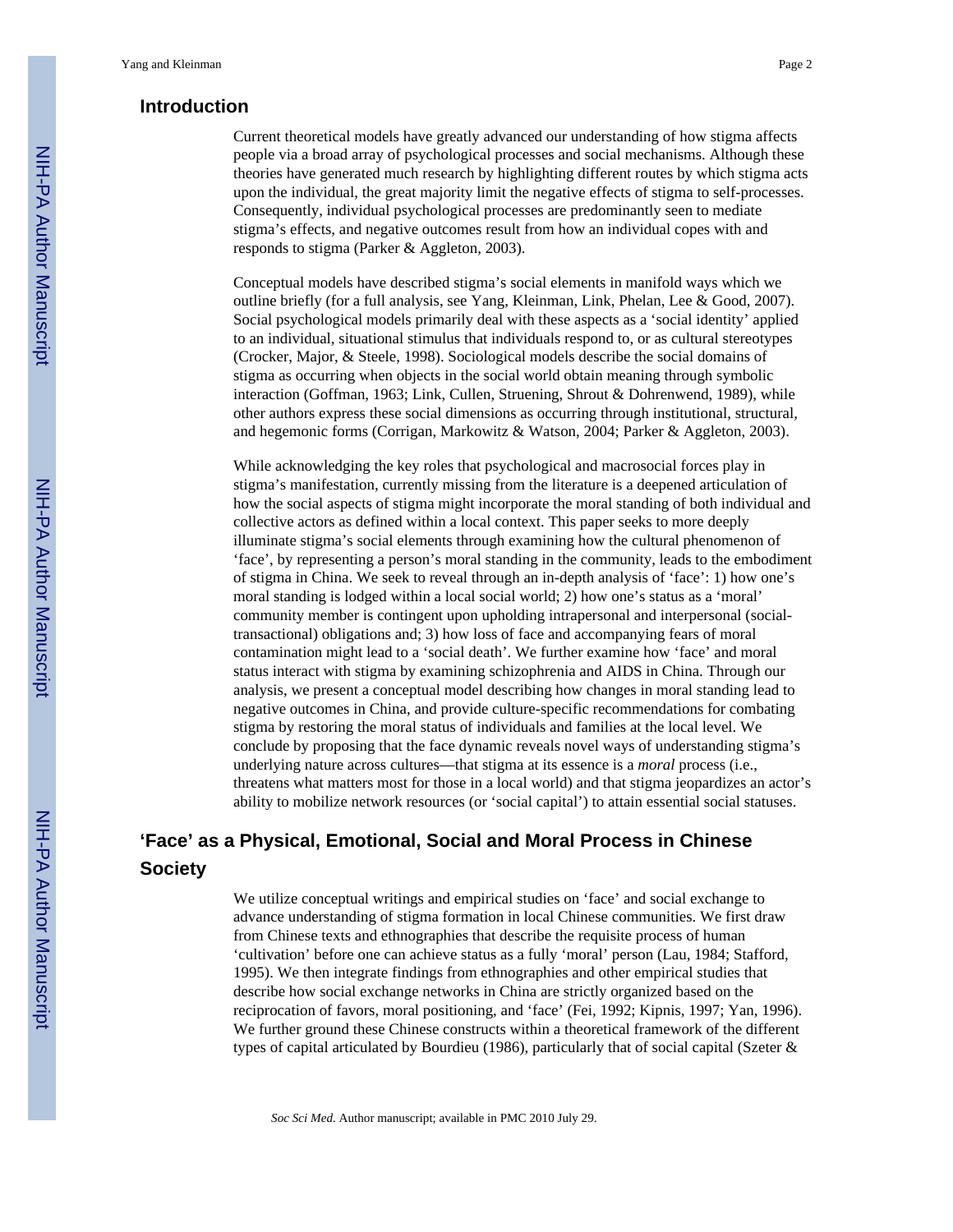Woolcock, 2004). We conclude this section by discussing the severe social consequences that loss of face entails for individuals and networks.

For purposes of theory-building, we depict an ideal case of the formation of 'moral persons' in China. However, this social dynamic, and that of 'face', are currently being contested and reconstructed. The transition to a market economy-- including an emergent private sector, new foreign investment, and imported cultural media (films, music)-- have greatly reshaped traditional Chinese society (Yan, 2003). The influx of Western norms and values has led to evolving conceptualizations of filial piety for contemporary Chinese (Li Lieber, Nihira & Mink, 2004); additionally, kinship has been supplanted by familiarity ties as the main medium to build social networks (Yang, 1994). However, the notion that unique cultural patterns of modernization in Asia (or "Easternization"; Marsella & Choi, 1993) occur suggests that China might retain important psychological, social, and cultural structures even in the face of rapid technological and economic advancement. Further, individual psychological processes enable preservation of traditional Chinese orientations while simultaneously allowing adaptation to societal change (Yang, 1998). Hence, we assert that attaining 'moral' status and upholding face will remain salient to modern-day Chinese, even as these values are transforming as a function of modernization. To the degree these dynamics become attenuated in the years ahead may limit their future influence yet still not remove their legitimacy as core cultural orientations.

#### **Different Roads of Identification Leading to Adult (Moral) Status**

Stafford (1995) in his ethnography of childhood education in Angang (a fishing village in southeastern Taiwan), describes how children must undergo extensive cultivation before being recognized as having adult status. The popular view of children is that they are not yet full persons (*chengren* or adult, literally translates as 'completed persons'; Stafford, 1995, p. 19). Most importantly, children are not regarded as fully-formed morally. Stafford explains how children learn 'everyday' morality transmitted through family life and 'ordinary' morality through formal education. Accordingly, Stafford describes the socialization of Chinese children as first being a natural process that emphasizes certain types of identification and second, a 'Confucian' process in which children achieve status as fullfledged human beings through learning and self-cultivation.

The community immerses the child in a compulsory educational process to learn established cultural patterns and to conform to social roles that organize interpersonal life (Fei, 1992). Morality is transmitted as 'ordinary knowledge' and appears 'not to be taught'. Perhaps most powerfully embedded within everyday life, parents and children are obligated to provide for one another. Parents first raise children. Children then perform filial obligations through a series of family transactions (a 'learning environment'). Adherence to filial obedience becomes so ingrained that it is perceived as something which simply 'should be done' (*yinggai zuode*) (Stafford, 1995, p. 82). To not provide food for one's parents merits public scorn- e.g., a common taunt in rural Taiwan is to mock a useless person as a 'rice pot'- i.e., they only eat rice and do not produce it (to feed parents) (Stafford, 1995, p. 96). This obligation to keep parents well-fed continues even after death (through religious offerings to their spirits; Kipnis, 1997). If this duty is neglected, these spirits are thought to become hungry ghosts who must be placated by the general community. Further parental obligations include producing offspring to continue the lineage, providing lifetime financial support, and performing rituals to ensure that support is sustained in the next life. This process is thus an "…immersion in a system of total support (economic, social and spiritual)," and placement into "...an eternal chain of filial children" (Stafford, 1995, p. 86). Yan (2003) has shown that these filial obligations are weakening, at least in Northern China; nonetheless, they remain ideals, albeit less effective ones.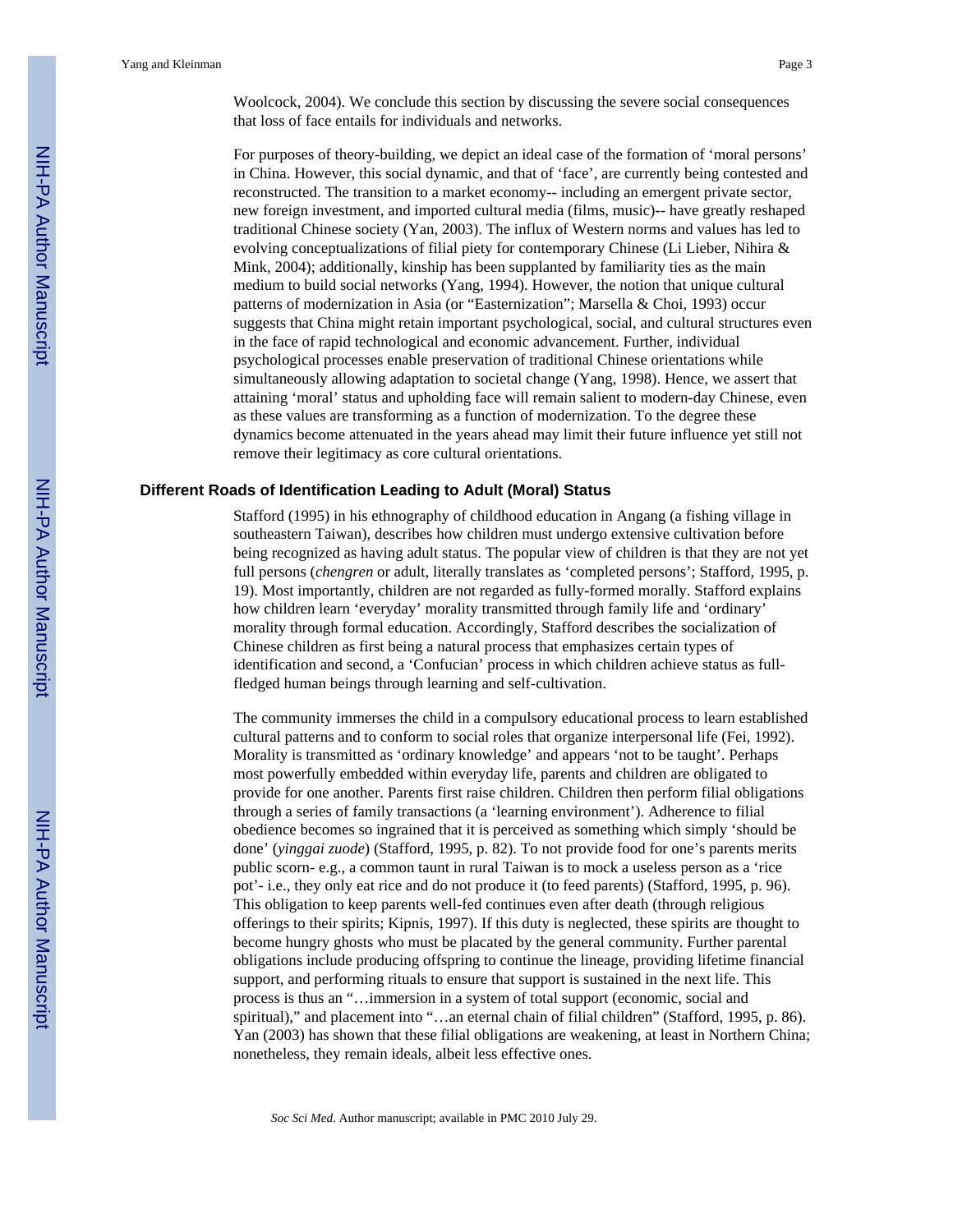In contrast to everyday immersion in morality, schools utilize texts that convey distinct moral rules. Confucian philosophy, which is commonly transmitted through school texts, states that commitment to learning (i.e., achieving cultural competence and literacy), or selfcultivation, is essential to the process of properly becoming human. A fifth-grade textbook in Taiwan entitled, "Studying and Being a Person" (*Qiuxue yu zuoren*), emphasizes that these two values are inseparable. Modern Taiwanese textbooks teach a version of traditional Chinese morality emphasizing a moral continuity from *xiao* (filial obedience) extending to *zhong* (loyalty/patriotism). Indeed, Tu (1987) states that "the original Confucian intention… is the moralization of the person in human relationships" (p.71).

Through the everyday and formal teaching of morality, children learn how to engage in properly ordered human relationships. Fei (1992) underscores that to become a true adult is to be connected to others and to uphold obligations as defined by one's social relationships; failure to do so is "to be less than human" (p.25). Thus, participating in reciprocal familial obligations, achieving cultivation through education, and becoming a full member of a community constitute achieving good, adult or 'moral' status.

#### **Fundamental Characteristics of Chinese Social Organization**

Fei's classic text (1992) written from a Chinese anthropologist's viewpoint, describes Chinese society as consisting of "webs woven out of countless personal relationships" (p. 78). These overlapping arrangements of expandable, individually-centered networks connect each member of society in multiple ways with varying degrees of attachment (King, 1994). A network's size is established by the authority of each individual center; the greater a person's prestige, the denser his or her web of horizontal and vertical network relations. These networks are highly elastic and expand or contract in response to changes in an individual's social power. "Inner" networks consist of family and kinship ties<sup>1</sup> which overlap with sets of "outer networks" (e.g., classmates, friends of friends, and people from the same region). The projection of closely defined kinship relations often occurs among intimate non-family members, who are treated as 'practical kin' (Yang, 1994).

Fei further emphasized the importance of adherence to rituals- by developing self-restraint through rituals, moral character is then cultivated. Only after achieving self-control can one extend into outer circles of interpersonal relationships. Control thus takes place from the inside spreading outward- if one upholds one's morality followed by his or her close relations (i.e., family), then the state and entire world will be in order. In Confucian tradition, Chinese lineage networks thus become "the medium through which all activities <and social structures> are organized" (Fei, 1992, p .84).

Correction immediately takes place when failure to learn any of these obligations occurs. Any individual's failure to act appropriately implies that the associated social circle (e.g., parents, teachers, even an entire village) has not provided proper guidance. Everyone in a network supervises the actions of others and these standards of obligation are internalized as following one's heart and mind. Again, recent research in China suggests that connections are becoming more pragmatic, but that they still retain their structuring influence in social life (Yan, 2003)

#### **Reciprocity, 'Guanxi', 'Renqing' and 'Face'**

Reciprocity, particularly among family members and then society, thus is viewed as a core principle that governs everyday social behavior in China. Yang (1957) first defined the

<sup>&</sup>lt;sup>1</sup>Fei describes families as "small lineages" to illustrate how the nuclear family is but one circle among a structure of multiple concentric social circles and to underscore the inherent long-term continuity of Chinese families.

*Soc Sci Med*. Author manuscript; available in PMC 2010 July 29.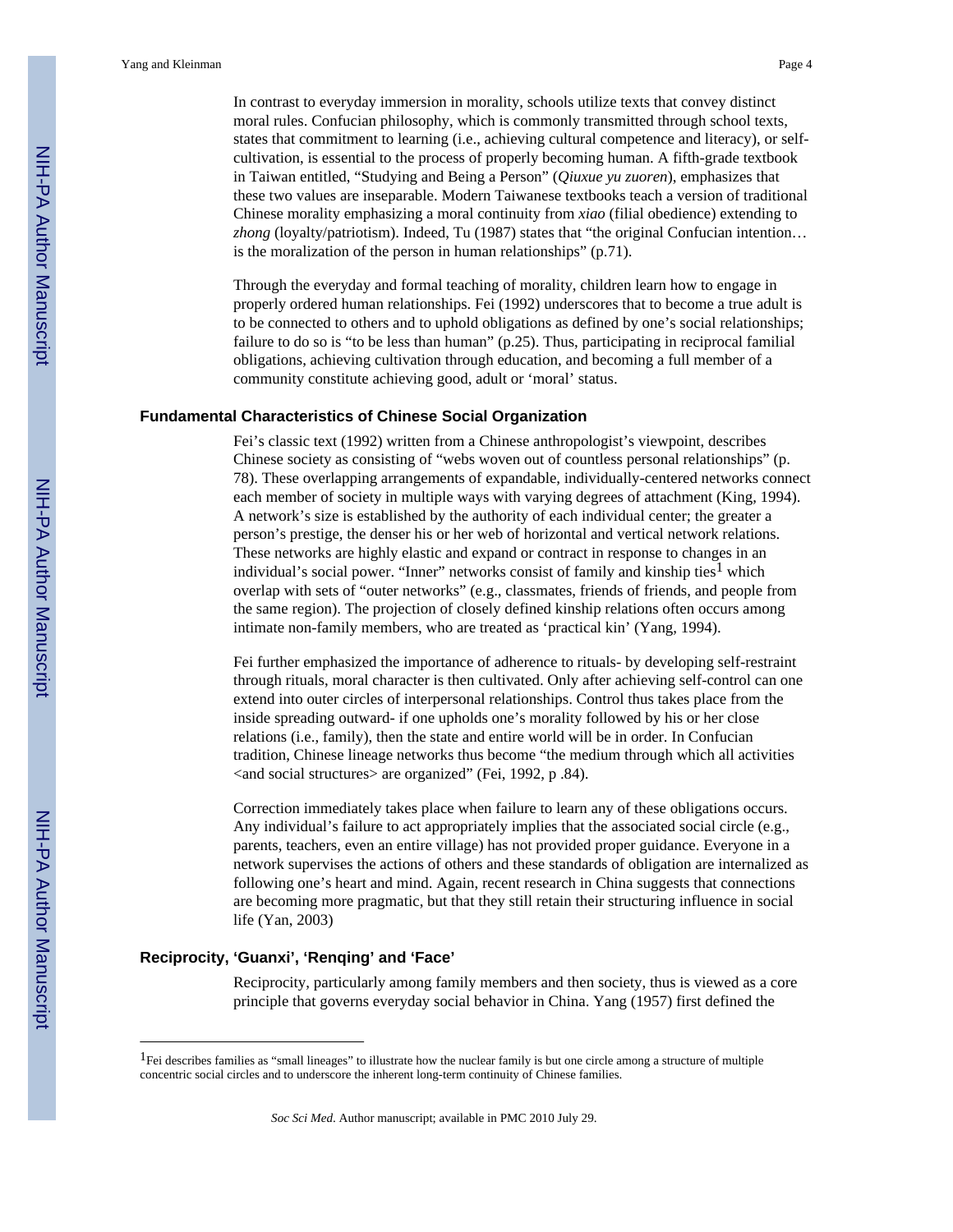Yang and Kleinman Page 5

Chinese principle of reciprocity (*bao*) as the basis for social relations. Giving gifts (*liwu*) can be viewed as "the intersubjective medium of social transactions in local moral worlds" (Kleinman & Kleinman, 1991, p. 277). Gift-giving constitutes *guanxi*, or the boundaries of one's network of social connections as defined by the flow of gift exchange. *Guanxi* was initially viewed as personal strategies used to construct 'particularistic ties' (Jacobs, 1979) and subsequently was expanded to include elements of personal feeling that accompany instrumental intentions (Walder, 1986).2 More recently, Yan (1996) further incorporated the centrality of moral duties to fulfill obligations as well as affective and economic involvement. *Guanxi* networks thus function as the objective foundation of each individual's local world and consist of relationships that are continually reproduced through purposeful human efforts.

Deciding who to accept favors from demarcates one's range of obligations (and membership in another's *guanxi* web; King, 1994). Even sharing food with non-kin may be seen as public acknowledgement of having *guanxi*; in China, public banquets are explicit mechanisms to produce and hold onto extrafamilial *guanxi* (Yang, 1994). Counterbalancing such material exchange, the direct embodiment of human feelings, or *ganqing*, also plays a particularly strong role in *guanxi* formation. Thus, publicly weeping at a funeral is a way of claiming relationship to the deceased and his or her family (Kipnis, 1997).

Also critically intertwined with the fundamental concepts of reciprocity and *guanxi* is the key social norm of *renqing*, or "a system of ethics based on commonsense knowledge" of society (Yan, 1996, p. 21), where interpersonal relations consist of both moral and emotional components. In everyday social practice, *renqing* can be understood as the exchange of favors- by repaying an owed favor with a bigger favor, others owe that person future favors. Obligations must eventually reach a balance between parties, although to actually settle accounts fully is to end a relationship, because if favors are not owed, no further communication is needed (Yang, 1994). However, *renqing* is not simply a matter of understanding reciprocity but also embodies the following overlapping concepts: 1) understanding basic emotional responses in everyday social situations; 2) moral duties associated with gift-exchange; 3) a type of exchangeable social resource (i.e., favor) and; 4) one's *guanxi* networks (Yan 2003). *Renqing* is based upon the notion of sharing (*zhanguang* or "to share the light"); one is morally obligated to share social resources with network members, which is expressed in and gives meaning to everyday gift-giving.

*Renqing* is based upon one's social 'face' (*mianzi*), or embodiment of social power in the interpersonal field (Hwang, 1987). *Renqing* first depends on *mianzi*- one must initially possess sufficient *mianzi* to face others and to create social networks. *Renqing* also reflects *mianzi*- e.g., at formal ceremonies (weddings, funerals), social status is exhibited by the number of guests and by the financial and emotional offerings provided, thus embodying the entirety of social connections that a family possesses. Accordingly, social-transactional dynamics (*renqing*) are inextricably intertwined with one's social status or *mianzi*.

More recent conceptualizations further link the construct of moral face, or *lian*, with the deeply-embedded moral obligations located in the everyday economy of reciprocity and social exchange. For example, Yan (2003) states that, "One's failure to fulfill the obligation of reciprocity, or to show no consideration for others' feelings and emotional responses, is regarded as an immoral act" (p. 39). Accordingly, moral face consists of the group's evaluation of a person's moral reputation, record for fulfilling social exchange obligations, and status as a good human being (Yan, 1996). *Lian* can thus be seen as reflecting one's

<sup>2</sup>Yang (1994) also presented *guanxi* networks as an informal redistributive power that opposes the universalistic distributive ethics of the socialist state.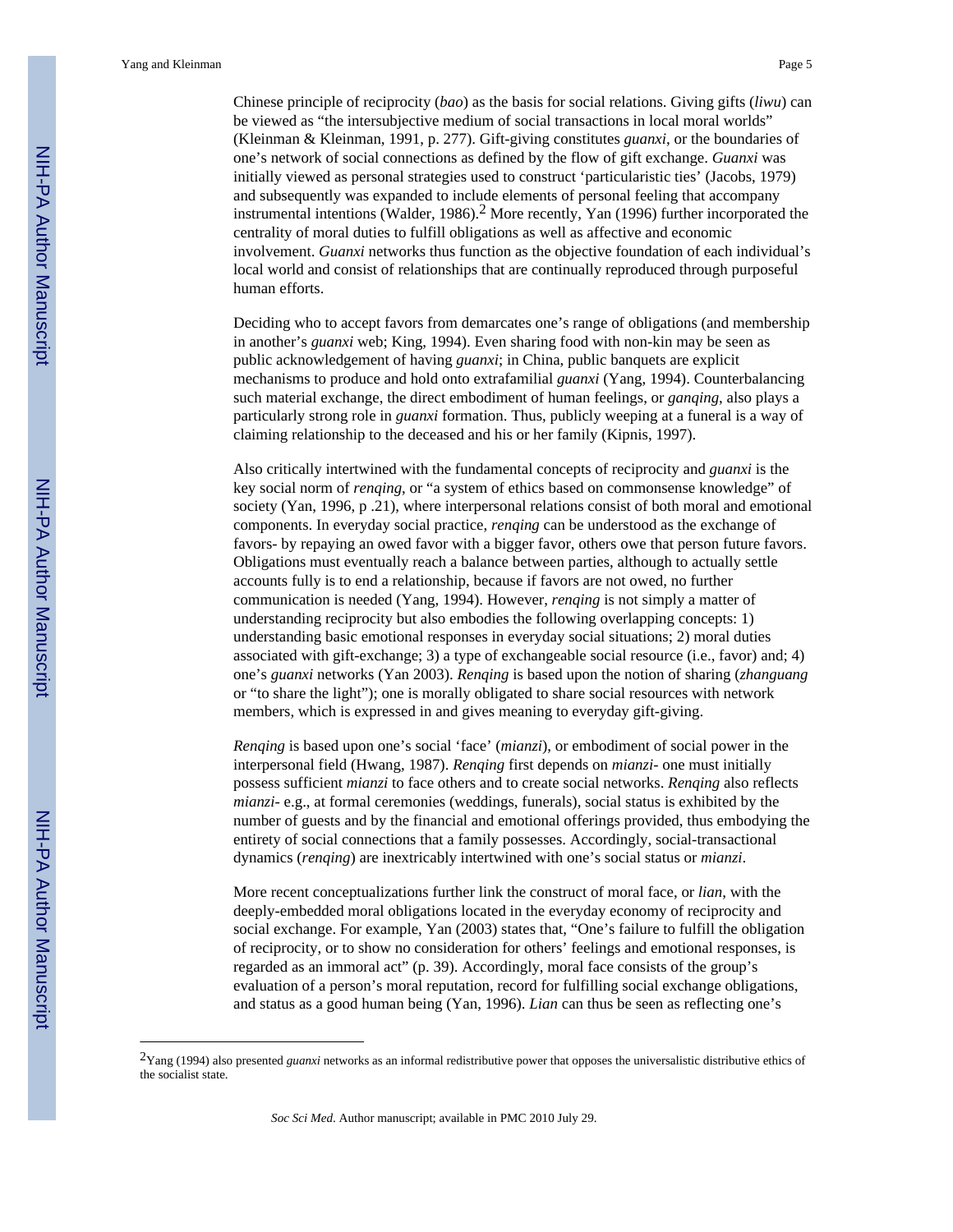moral status in the local world and consisting of internal and external prohibitions for moral behaviors.<sup>3</sup> The awareness of moral face guides participants' actions in social exchange and injects a moral discourse to social life.

#### **Face and Guanxi as Symbolic and Social Capital**

Before discussing how loss of face affects participants in their local worlds, we use theoretical constructs set forth by the late French sociologist Pierre Bourdieu in his analysis of the mechanisms by which dominant classes reproduce structures of power, to deepen understanding of the social constructs of *guanxi*, *renqing*, and face. We specifically identify how these Chinese constructs might map onto different forms of capital that are accumulated, and traded, within societies. We do so to further ground these indigenous Chinese concepts within a deep and systematized social analytic framework and to locate these constructs as local examples of what might represent more universal processes.

Capital is broadly conceptualized by Bourdieu as materialized and convertible 'social energy' in the form of living labor or accumulated labor in an objectified state (Bourdieu, 1986). Face- both moral (*lian*) and in particular social face (*mianzi*)- can be seen to function as forms of *symbolic capital*. Such capital (e.g., *mianzi* as ascribed status accumulated via effort or clever interpersonal manuevering) is represented symbolically because it is set within the known 'logic' of the world, is not perceived as capital per se, and is instead recognized as a legitimate form of competence. The possession and use of these forms of symbolic capital are necessary to access and to mobilize network resources (e.g., ideas, information, money, favors), or *social capital*.

Analogous to *guanxi* within Chinese societies, *social capital* is comprised of social obligations ("connections"), and is defined by Bourdieu (1986) as "the aggregate of the actual or potential resources which are linked to possession of a durable network…or to membership in a group" (p.248). The entire social capital held by an individual is determined by the size of the network of connections that can be accessed and by the volume of the total capital possessed by each network member.<sup>4</sup> Each member derives status from their potential access to the collectively- owned capital. The core 'credential' that allows individuals membership into *guanxi* (or social capital) networks in China is cultivation and maintenance of moral face (*lian*). Once *guanxi* is established, the amount of social face (*mianzi*) one possesses then determines the total network resources that can be mobilized. According to Bourdieu, and exemplified by *guanxi* webs in China, networks of social capital are based on the material and/or symbolic exchanges which act to maintain and reinforce them. Being a member of a *guanxi* network, and thereby establishing and reproducing social capital to secure material or symbolic profits, is based on endless acts of sociability and series of exchanges (of gifts, feelings, and words).

Utilizing frameworks that further delineate attributes of social capital reveal that *guanxi* contains both components of 'cognitive' (i.e., perceptions of trust, reciprocity and support) and 'structural' (i.e., extent of network links or activity) social capital (Harpham, Grant &Thomas, 2002). Further, *guanxi* ties may also comprise 'bonding' (cooperative relations between group members who share similar social identities) and 'bridging' (social relations that span across distinct socio-demographic groups, such as class) types (Szreter &

<sup>3</sup>Social face, or *mianzi,* represents one's social prestige gathered via personal effort or strategic maneuvering and is based entirely on external evaluations (Hu, 1944).<br><sup>4</sup>Theorists debate whether social capital can more accurately be described as a property of the social structure or of individuals within

the social environment. To depict *guanxi* dynamics in China, we utilize Putnam's (1993) view that social capital can be conceptualized at a relational level- that it is a property of individuals but only due to their association with a group (Szreter & Woolcock, 2004).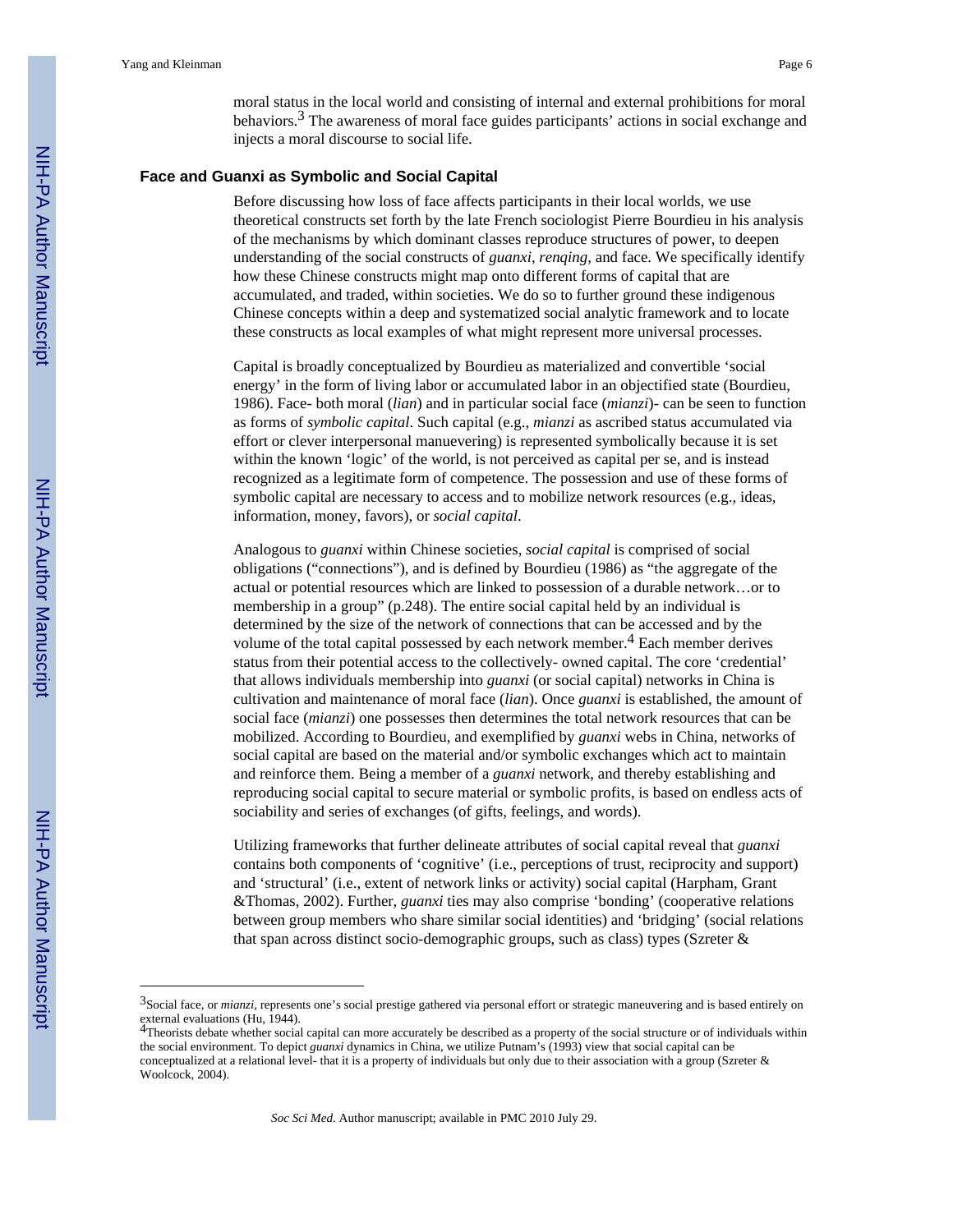Woolcock, 2004). At these formulations' root, however, is the view that social capital is as an 'accumulation of trust' that results from individuals' willingness to cooperate with one another via norms of reciprocity that facilitate collective action (Putnam, 1993). Such trust in Chinese groups forms the prerequisite for social capital to be transformed into *economic capital* (i.e.., goods that can be directly changed into money; Bourdieu, 1986) or the direct 'social energy' of others, which is why face is so prized, and safeguarded, in everyday usage.

#### **Loss of Face and its Effects on Individuals and Networks**

Loss of face (e.g., among those who violate key reciprocity norms) greatly affects an individual's access to social capital and closely parallels how stigma works in Chinese society. The motivation to preserve face often causes adherence to moral obligations over economic considerations. To gain a reputation for not participating in gift-exchange would result in losing community trust and becoming isolated without adequate *guanxi*, which is felt as greatly embarrassing. Accordingly, a popular saying in a Northern Chinese village states, "*Suili* (obligatory, expressive gift-giving) is as urgent as putting out a fire. It can't wait. A man cannot have a firm position in front of others if he fails to follow the rules of gift-giving and escapes his duties. (Yan, 1996; p. 76)"

Because obligations of reciprocity are cultivated since childhood, to publicly neglect such obligations is to lose moral face (*lian*). To lose *lian* (*diu lian*) represents the community's condemnation for immoral behavior, and signifies "a serious infraction of the moral code of society" (Hu, 1944, p.46). To enact such behavior is to act atrociously and to be morally bankrupt, resulting in a depreciation of character.5 Loss of *lian* results in potential community ostracization- for instance, isolation during important rituals such as funerals. Consequently, the mere threat of sanctions typically leads offenders to reform their behavior (Fei, 1992).

Loss of *lian* also brings immediate shame to the offender. Affect is essential to moral face; a person's aspirations to become a moral person are based on feelings of shame (*chi*- Lau, 1984). To lose *lian* is to experience real dread that is felt even more strongly than physical fear (Hu, 1944). Yan (1996) provides an example of an elder brother in rural China who failed to live up to a wedding gift-giving ritual (the most important gift-exchange event); having exhausted his money on earlier gift-giving rounds, he became filled with unbearable shame and fled the wedding.

Since *lian* signifies the community's confidence in one's moral character, severe loss of *lian* places the individual and family in a despised and isolated position. Those who fail to cultivate *guanxi* networks are assigned a severely disadvantaged status, a solitary state viewed as 'disastrous' (Kipnis, 1997). To represent the 'social death' linked to such persons (and their associates), Northern Chinese terms use 'death' (*si*) as a modifier (e.g., *sipi*- "dead skin", *sixing*- "dead characters") to describe the closed opportunities of such individuals' social networks (Yan, 1996). One especially illustrative term-- *si menzi--*means "dead (closed) doors". By contrasting the popular phrase of using one's connections to obtain resources, or "going through the back door" (*zou homen*; King, 1994), *si menzi* is a metaphor that describes a relationship leading to no further resources. Not only are *si menzi* without a *guanxi* network (or from Bourdieu's perspective, without social capital), they are also seen as "not knowing how to be a human being" (*buhui zuoren*) in their lack of

<sup>5</sup>Loss of *mianzi* (*diu mianzi*) results from neglecting a social convention that does not impugn one's character and produces milder shame. Losing moral face (*lian*), however, causes complete loss of social face (*mianzi*).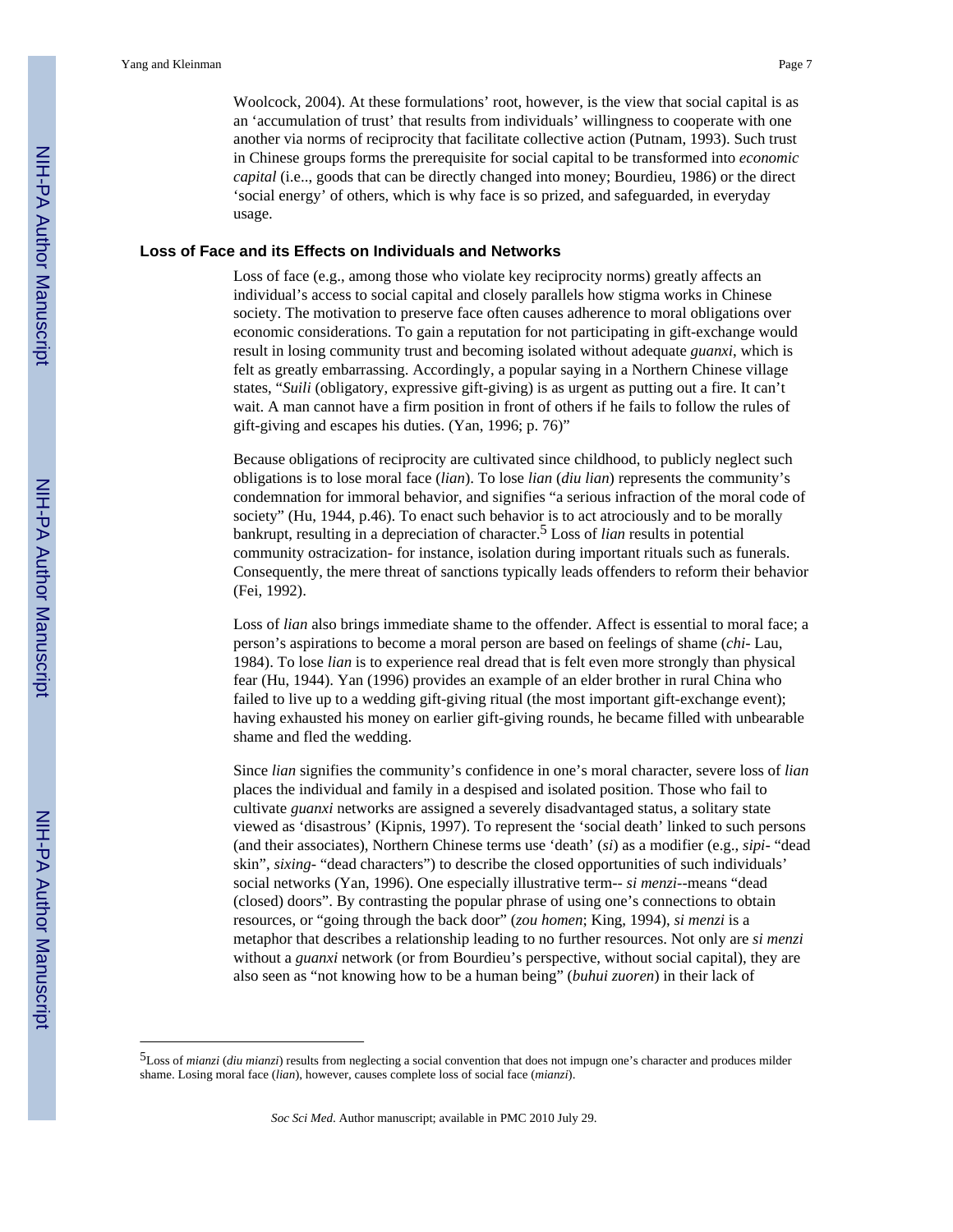knowledge in conducting basic human relations (Yan, 1996, p.103). These individuals face severe social sanctions and isolation from their local world.

The use of 'death' to describe individuals with whom one derives no benefit and risks moral contamination illustrates another critical facet of Chinese social life--that danger is felt to be highly contagious. Exposure to inauspicious *(bujili)* circumstances (e.g. funerals) endangers one via malicious influences (e.g., ghosts, which are a part of Chinese popular culture) and pollution of associated networks. For example, families who have recently experienced a death are isolated by the community for some time, and even those who merely attend a funeral will not be invited to happy events (e.g., weddings) due to fears of spreading bad luck or moral contamination (Stafford, 1995).

These examples highlight an essential aspect of *guanxi* networks- that designating people as friends means categorizing others as enemies. *Guanxi*-building is as much about utilizing strategies of exclusion and distancing as it is about internal sharing- e.g., a boss (*laoban*) will not allow those perceived as too low in status to banquet with him (Kipnis, 1997). Others note that face does not imply equal status but instead "…functions as a site from which hierarchical communication is possible" (Zito, 1987, p. 119). How *guanxi*, *renqing*, and face come to be constructed thus powerfully reflect local processes of inclusion, exclusion, and power in China.

#### **'Face' and Schizophrenia in China**

To illustrate how the experience of stigma is interwoven with loss of face and moral standing, we discuss two stigmatized conditions- schizophrenia and AIDS- in China. Sociopolitically, China's delay in passing a national mental health law that clearly delineates the legal rights of people with mental illness and guarantees access to treatment (Shan, 2007) contributes to negative stereotyping, anticipated devaluation, and discrimination reported by people with schizophrenia across multiple life domains (Yang et al., 2007). Yet the traditional viewpoint that cultivation of restraint is integral to moral character further shapes how mental illness stigma is felt. In Confucian thought, one must learn to control oneself before exerting social influence (Lau, 1984). Partly due to public beliefs in China that people with mental illness act dangerously and unpredictably (Phillips & Gao, 1999), we propose that such persons are viewed as not fully cultivated and thus incompetent to participate in social life. People with psychiatric illness are thought to exhibit a 'moral bankruptcy' that relegates them to a moral level of not fully 'adult' status. Etiological beliefs of mental illness further assign a moral 'defect' to sufferers and families (Yang, in press); popular Chinese beliefs imply that having mental illness in this lifetime entails moral wrongdoing in a prior life (Stafford, 1995). That people with schizophrenia are not regarded as fully competent morally is depicted by suicide surveys in rural China not counting such individuals (Wu, 2005).

Because of perceived incompetence- that a person with schizophrenia will embarrass the family and lower their moral status- families and health professionals express stigma via infantilizing responses. This attitude is evident among 63% of a sample of Beijing psychiatric hospital nurses who agreed that people with mental illness "…need the same kind of control and discipline as a young child" (Sevigny, Wenying, Peiyan, Marleau, Zhouyun, Lin et al., 1999). Accordingly, Chinese psychiatric hospital patients have been made to sing songs and dance like children in a classroom (Pearson, 1995). Further, emotional attitudes of family members towards schizophrenia patients are predominantly those of emotional overinvolvement and overprotectiveness rather than outright criticism and hostility (Yang, 2003). This and related forms of discrimination lead to undermining of the patient's self-confidence (endorsed by >88% of subjects in a Beijing patient sample;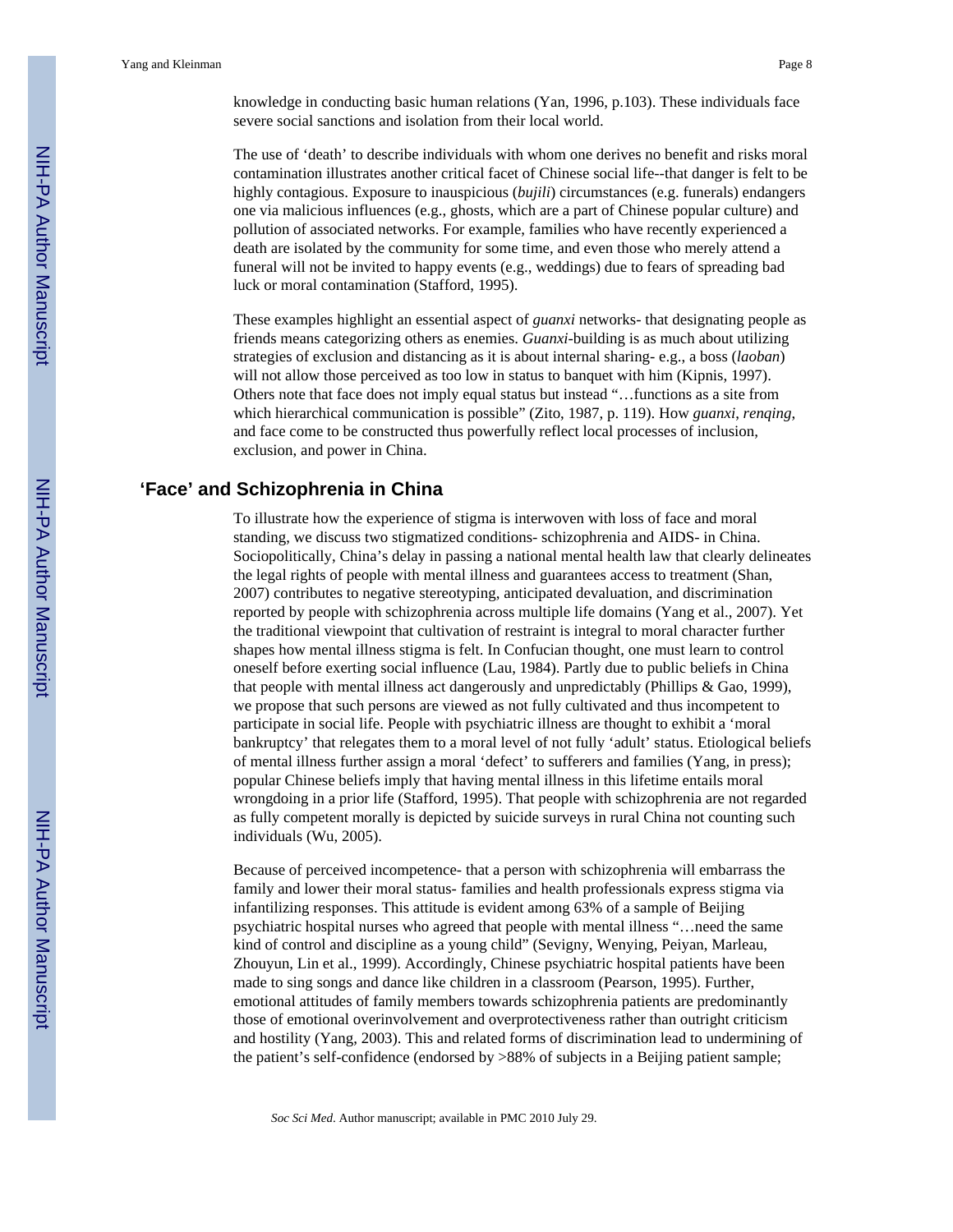Phillips & Gao, 1999). Such infantilization leads to loss of aspirations, which contributes to concrete practical losses such as failure to achieve marriage and employment. Accordingly, people with schizophrenia in China have employment rates roughly half that of their age group, are almost twice as likely not to get married, and experience divorce rates nearly ten times the population norm (Phillips, 1993). To not marry and not have children is viewed as a further "…move towards achieving non-personhood" (Stafford, 1995, p. 28).

Due to moral contamination, people with mental illness are excluded from participating in *renqing*, or basic human reciprocity. For example, Hong Kong respondents are overwhelmingly more likely to agree that it "…would not be wise to show any favors" (thus indicating inclusion in one's *guanxi* web) to a person with schizophrenia when compared with non-Chinese British respondents (Furnham & Chan, 2004). Stigma in China also quickly moves from the individual to his/her family, which threatens to break the vital connections ('*quanxi wang'*) linking families to social networks of resources and life chances. For example, over a majority (54.3%) of 1,491 relatives of schizophrenia patients in China reported experiencing at least some adverse effects from stigma (Phillips, Pearson, Li, Xu & Yang, 2002). The entire social network is further viewed as inauspicious or contaminated, often leading to the expulsion of the offending individual and family to protect the remaining network. Not surprisingly, between 59–69% of patient samples in Hong Kong and Beijing report that stigma leads families to deny or hide the mental illness (Lee, Lee, Chiu & Kleinman, 2005; Phillips & Gao, 1999), resulting in delays and nonadherence to psychiatric treatment ( Lee, Chiu, Tsang, Chui & Kleinman, 2006).

#### **'Face' and AIDS in China**

The moral weight associated with HIV/AIDS stigma in China is greatly compounded by views common across cultures that immoral behaviors give rise to HIV-positive status. That these moral components supersede even concerns of illness infection is suggested by Mak and colleagues (2006) in their Hong Kong study which revealed much greater stigma in the general population towards HIV/AIDS when compared with tuberculosis and SARS (Mak, Mo, Cheung, Woo & Cheung, 2006). Such moral judgments commonly focus on behaviors perceived to be associated with HIV, such as drug use, commercial sex, or homosexuality. For example, in a separate Hong Kong sample, a significant proportion believed that people with HIV/AIDS were sexually promiscuous (Lau & Tsui, 2005). Further, in a study of pregnant women from Yunnan Province (the province with the highest reported prevalence of HIV), nearly half felt that AIDS was solely a disease of "low class and illegal people" (Hesketh, Duo, Li & Tomkins, 2005). These perceptions are fueled by Chinese media depictions of HIV/AIDS patients as acting in criminal and immoral ways (i.e., as intentionally infecting others; Jing, 2006).

Because of severe moral contamination from such behavior, *lian* is immediately threatened through depreciation of moral character resulting in potential social exclusion of individuals and families. Since 80% of all HIV/AIDS cases occur in rural regions, the impacts of losing moral face may remain particularly strong (He & Detels, 2005). Moral judgments give rise to stigmatizing community beliefs, with up to 75%–81% of subjects in Yunnan Province endorsing at least some social distance towards people with HIV/AIDS (Hesketh et al., 2005). Because HIV/AIDS stigma also morally stains family members, family ties become threatened, resulting in relatives routinely discriminating against patients- nearly half of a Hong Kong patient sample reported at least a moderate level of discrimination from relatives (Lau et al., 2003). A study of the Dai ethnic minority in rural Yunnan province further revealed beliefs of family contamination in that the bodies of drug abusing (and frequently HIV-positive) family members were buried in separate graveyards so that their evil spirits would not infect ancestors and offspring (Deng, Li, Sringernyuang & Zhang, 2007).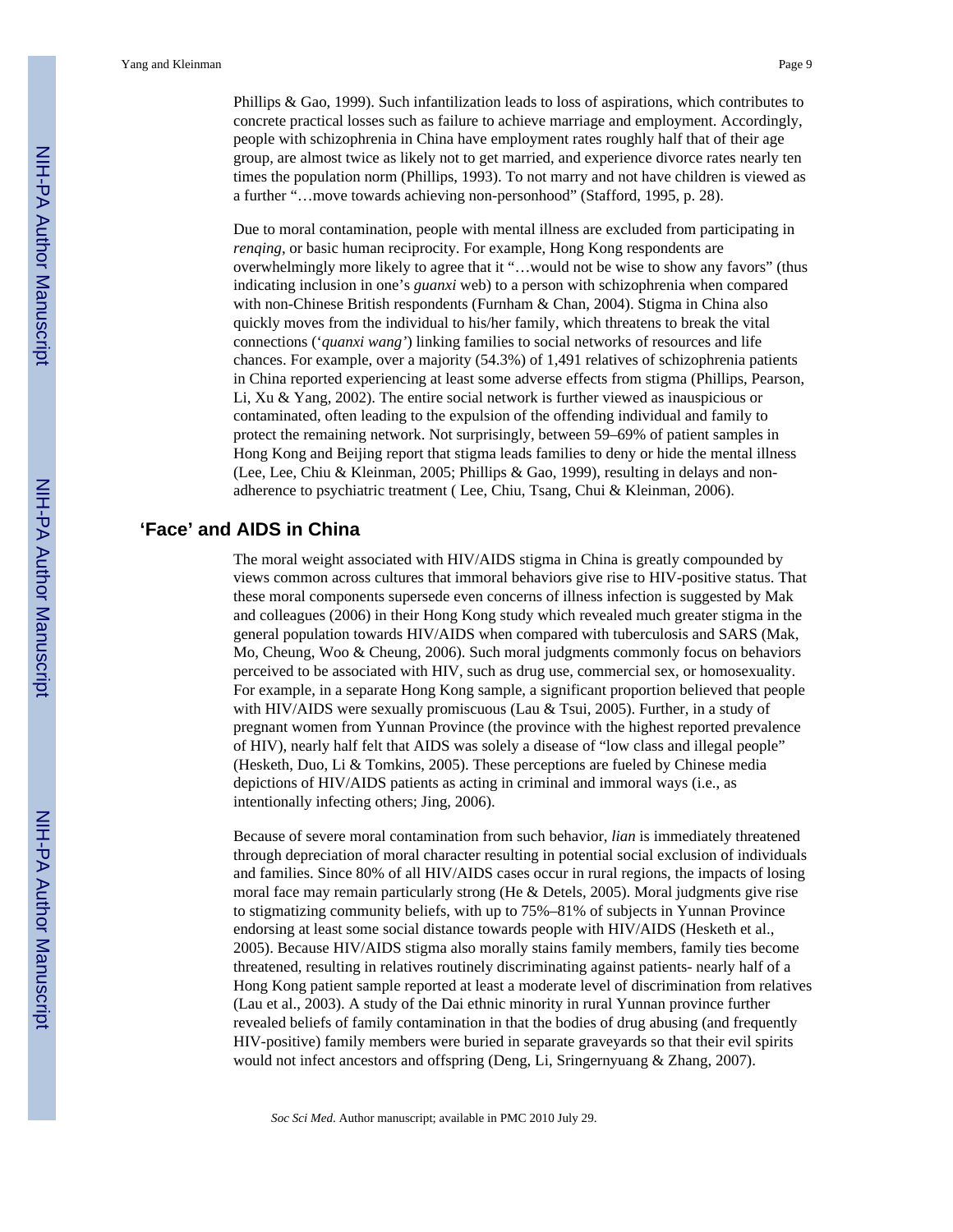Extreme discrimination towards relatives who remain linked to sufferers frequently occurse.g., (uninfected) children of HIV/AIDS patients being repeatedly refused schooling (Jing, 2006).

Another area where moral condemnation powerfully impacts people with HIV/AIDS is the healthcare system. Although initially slow to respond, the Chinese government has since initiated free healthcare and prevention programs-- such as the "Four Frees and One Care" policy-- to curb the virus' spread (He & Ketel, 2005). Despite generally strong legislation that protects confidentiality and guarantees access and equality of treatment, stigma continues to take place during healthcare *practice* (Yang et al., 2005). That stigma occurs interpersonally despite legislative protection illustrates how loss of moral standing remains key. For instance, doctors in southern China have contested treatment of HIV/AIDS patients as "a waste of medicine on a lowly <or morally contaminated> individual" (Jing, 2006, p. 167). Similar views were endorsed by one health professional sample in Yunnan Province-30% were "unwilling" and 81% "preferred not" to treat HIV-positive patients (Hesketh et al., 2005). These attitudes also contribute to differential treatment based on practices including (often uninformed) HIV-testing that results in denying treatment services for HIVpositive patients in Beijing hospitals (Yang, 2005).

Fear of loss of face has greatly discouraged individuals from seeking HIV testing; holding stigmatizing beliefs have been associated with decreased likelihood of seeking voluntary HIV-testing (Liu et al., 2005). Effective HIV treatment is further delayed by initial selftreatment through pharmacy visits, subsequent help-seeking at private clinics to protect privacy, finally leading to treatment at public hospitals or STD clinics despite their better quality and lower cost (Lieber et al., 2006). Consequently, of the estimated 840,000 HIV infections in China, only 6% have been tested and recorded (Wu, Keming, & Cui, 2004). Rather than risking intense community (and familial) rejection, the vast majority of those infected remain unaware of their disease status, thus greatly fostering medical noncompliance and transmission opportunities. Undetected cases constitute a growing public health threat in China as reported HIV infections increased from 30% in 2000 to 122% in 2003, and if left unchecked, could grow to 10 million by 2015 (Hesketh et al., 2005; Wu et al., 2004).

#### **A Stigma Model for China**

Based on our conceptual analysis and review, we propose a three-layered model (see Figure 1) to conceptualize how societal features of stigma and changes in moral status result in adverse local outcomes in China:

#### **Societal Factors Influencing Stigma**

The top layer of our model consists of societal-level factors. Like other models, we have identified public conceptions (i.e., cultural stereotypes, social hierarchies and sociopolitical ideology- Corrigan and Watson, 2002) and institutional forms of stigma (i.e., structural mechanisms that arise from economic, political and historical sources- Corrigan et al., 2004) as macrosocial factors that determine stigma's effects in China. Within these structural forms, we highlight the concept of "field", or structures of capital which Bourdieu (1986) defines as, "…the unequal distribution of capital" (i.e., economic, cultural, and social) and, "…the power to impose the laws of functioning of the field most favorable to <current structures of > capital and its reproduction" (p. 246). From this perspective, how different capital is distributed at a given time represents the configuration of the social world, determining the specific effects of capital as well as the potential success and profits from social-exchange practices. Including this construct highlights how stigma powerfully affects individuals' capacities to mobilize social capital (i.e., network resources) in China.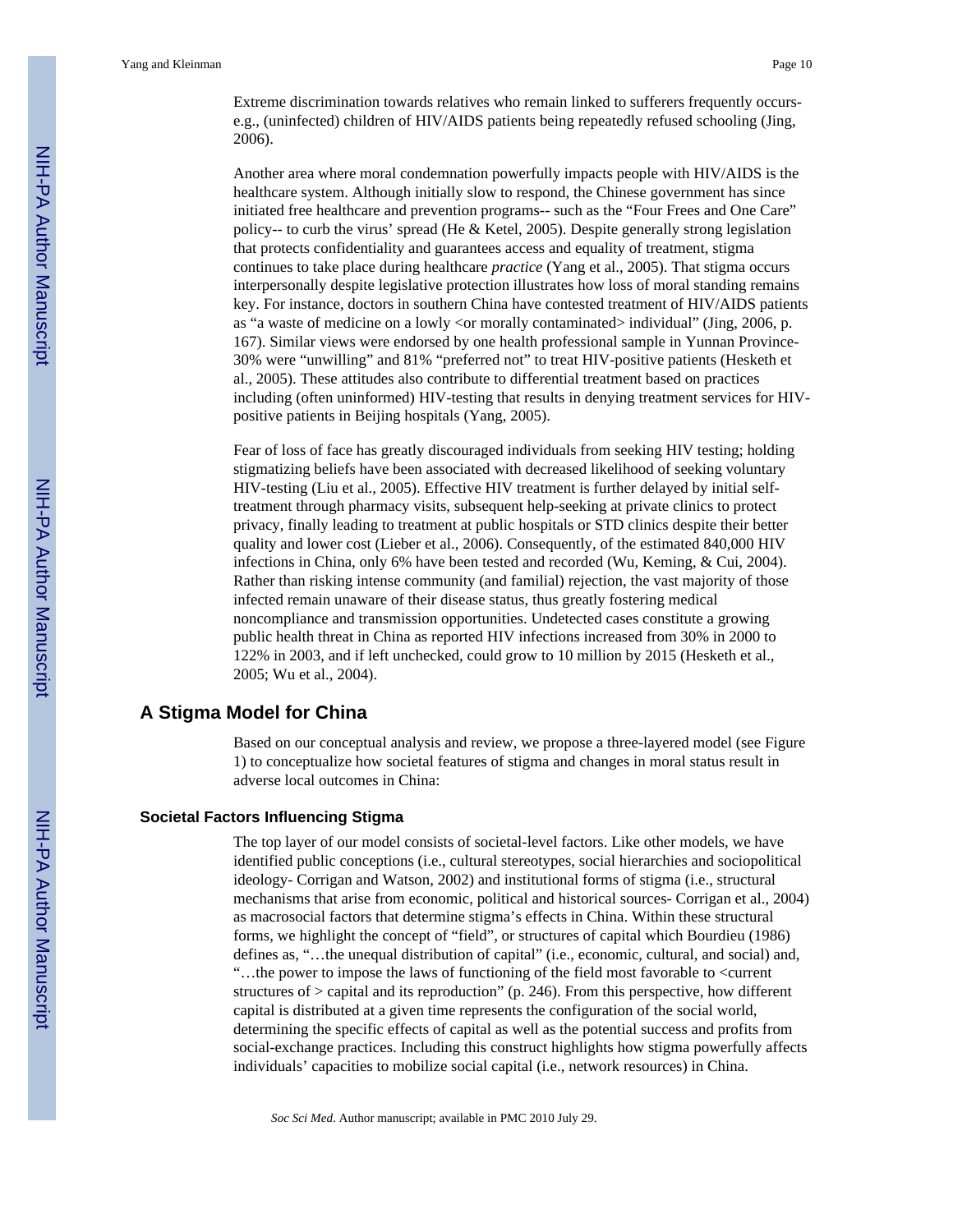#### **Changes in Moral Aspects of Stigma**

The second layer consists of changes in the moral aspects of stigma- specifically, losing face or the 'symbolic capital' needed to access network resources. Although loss of face occurs simultaneously and inseparably from subjective and collective aspects of stigma, the positioning of moral components as intermediary emphasizes their central role in determining stigma. The potential mediating role of face is further suggested by Mak and colleagues (2007), who report the inadequacy of an attributional model alone in explaining self-stigma among Hong Kong HIV-patients (Mak, Cheung, Law,Woo, Li & Chung, 2007).

Although loss of face exhibits features identifiable from other stigma conceptualizations (Jones, Farina, Hastorf, Markus, Miller & Scott, 1984)- e.g., perceptions of responsibility (that AIDS patients engage in risky behaviors), peril (moral contamination can be transmitted), and concealability (face can be preserved if the stigmatized status remains unexposed), losing face remains phenomenologically distinct from any of these classifications. The precise mechanisms by which a stigmatized condition might lose face in a local setting (e.g., through the above stigma dimensions or local meanings such as those attached with perceived ancestor misbehavior) remain a critical area of investigation.

#### **Changes in Subjective, Collective, and Interpersonal Aspects of Stigma**

Because face constitutes a 'total social phenomenon' (Mauss, 1967), our third layer comprises three separate but interrelated levels consisting of stigma's effects on actors in a social world. At the *subjective* (or individual) level, we propose that stigma is *moralemotional* as values-- or moral states-- are linked to affect. Becoming discredited within a moralistic system leads to discrete emotional conditions (e.g., humiliation) as loss of *lian* (or moral standing) among community others is powerfully felt as shame or humiliation. Further, we assert that stigma is *moral-somatic*. Societal values are linked to one's physiology as loss of face has somatopsychic expression. Such physical manifestations have been revealed as one's face 'crumbling away' or as a way of being 'faceless' (Kleinman & Kleinman, 1993).

At the *collective* level, we conceive that stigma occurs between family members and network associates. Loss of *lian* spans collective experience, as the resulting shame creates a "magnetic field of human emotion" felt by a group which also shapes the individual's heartmind (*xin*; Sun, 1987). For example, public disclosure of an individual's shame creates a collective subject among those sharing that shame. This collective humiliation can be conceptualized as an interactive process-- with the words, gestures, meanings and feelings occurring between actors (or 'intersubjective space'-Yang et al, 2007) as essential to stigma as the feelings within each actor.

The *interpersonal* level of stigma includes all individual-to-individual forms of discrimination, including social distancing and rejection. Our analysis highlights physician and family member stigma as particularly salient in China. In addition, loss of *guanxi* or social capital- i.e., loss of social opportunities to achieve desired social statuses such as marriage, and diminished access to material resources (via social exchange networks)- also constitutes a crucial aspect of interpersonal stigma. Because loss of face compromises one's moral standing in a local community and access to social resources, stigma is further seen to directly threaten the interpersonal engagements that define what is most at stake for ordinary Chinese in everyday life (Kleinman, 1998).

#### **Anti-Stigma Interventions in China- 'Restoring' Face**

With this formulation, we propose to combat stigma via the restoration of face for individuals and families. Rather than recommending macro-level strategies, we instead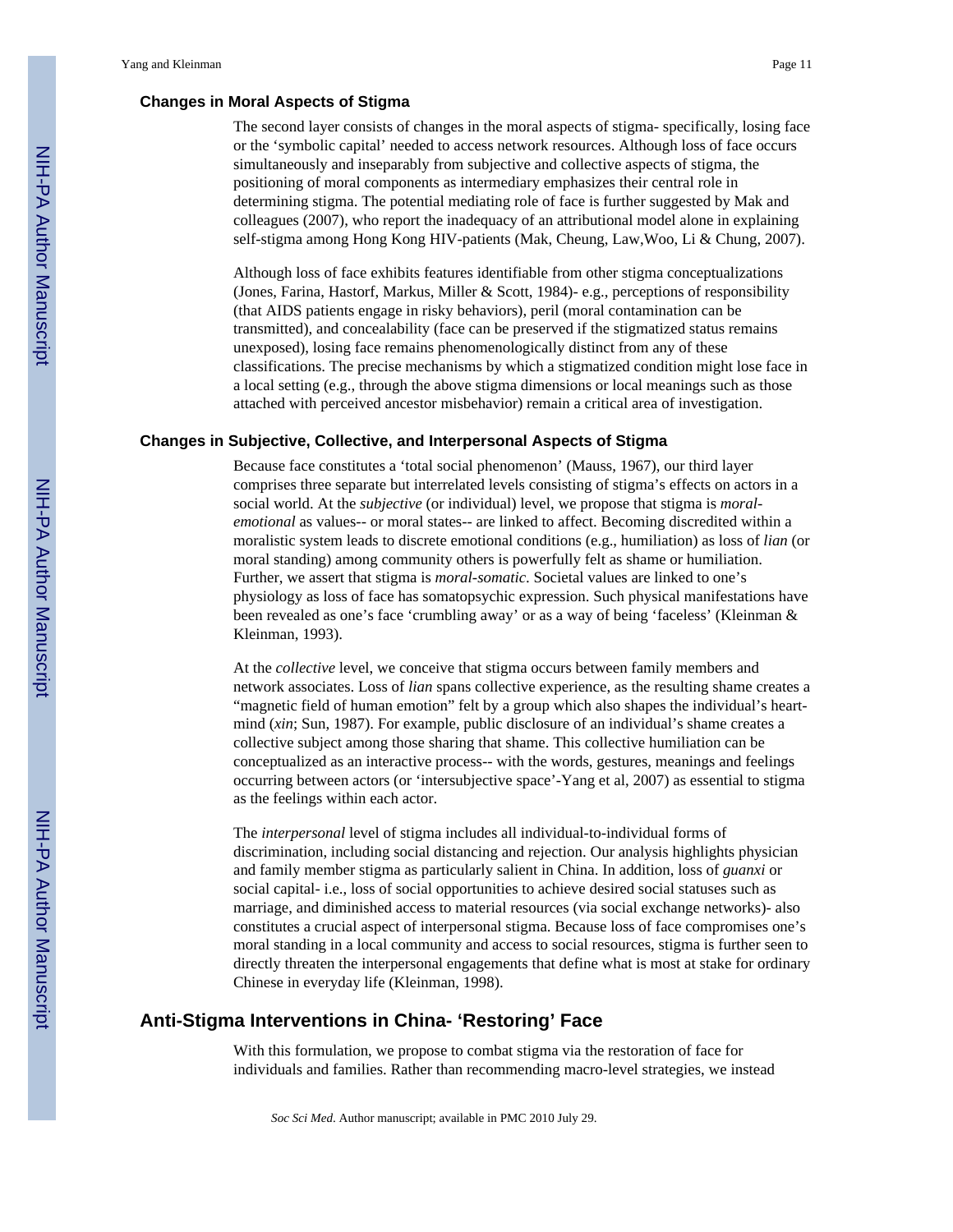focus interventions on the local contexts related to moral status. We utilize previous empirical work regarding anti-stigma strategies to inform such interventions (Corrigan, 2005; Thornicroft, 2006; see pioneering work by Phillips & Gao, 1999); however, additional research is needed to tailor our recommendations to specific conditions and locales.

To address the physical and emotional consequences caused by loss of moral status, we recommend what might be termed "re-moralization" counseling that presumes that stigmatized individuals and families have lost moral face (i.e., are 'demoralized') and consequently excluded from exchange networks (or face this danger). The first component of counseling seeks to counteract internalized stigma (or 'self-stigma'; Corrigan & Watson, 2002) and the emotional embodiment of humiliation by replacing notions of moral depreciation (i.e., being of 'outcast' or not 'full' adult status) with conceptions that even those with chronic illnesses are capable of upholding community obligations and contributing productively to society (Lau & Tsui, 2005). Techniques from therapies to modify cognitive schemata might productively facilitate such change (Corrigan, 2005). To rebuild individuals' abilities to partake in social exchange, a second component involves 'coaching' strategies to reach desired vocational and interpersonal outcomes (e.g., employment, dating; Thornicroft, 2006). Rebuilding moral status, or possessing a "trustworthy and loyal" character, was regarded as important by >80% of a sample of Beijing and Hong Kong employers (Tsang, Angell, Corrigan, Lee, Shi, Lam et al., 2007). Such "remoralization coaching" consists of occupational support to rapidly locate and maintain competitive employment and advice regarding how to cope with common forms of job-related discrimination. Employment will provide individuals the capacity to reciprocate with others and to access social channels that are prerequisite to finding a spouse. Additionally, nuanced strategies of 'selectively disclosing' (i.e., occurring on different levels by place, setting or behavior; Corrigan, 2005) a stigmatized status to employers, and potential romantic partners, constitutes a crucial element of this approach.

We also recommend that these "remoralization" strategies are implemented via multiplefamily groups which have been used to successfully treat schizophrenia in China (Xiong, Phillips, Hu, Wang, Dai & Kleinman, 1994).<sup>6</sup> The first goal is to legitimize the idea that powerful forms of stigma occur among family members (Lau et al., 2003; Lee et al., 2005) and to examine possible stigmatizing responses within each family. Counteracting perceived threats to relatives' moral standing due to associative or "courtesy" stigma (Goffman, 1963) acts to reduce discriminatory attitudes towards the patient as well as the family's 'collective shame'. Mobilizing family cooperation facilitates patient recovery, as relatives aid in the disclosure process, daily activities, financial and medical assistance, and psychological support (Li, Wu, Wu, Sun, Cui & Jia, 2006).

After reinforcing intrafamilial solidarity, treatment then might shift to legitimizing extrafamilial discrimination felt by families (Lee et al., 2005), which is reframed as a form of unjust treatment (Fei, 2005). Along with a clinician, a suitably-trained family member 'consultant' (Phillips & Gao, 1999) could co-lead each multiple-family group, and role model successful adaptation to the stigmatizing circumstance. Sharing between families of coping experiences is viewed as a mobilization or empowerment strategy (Corrigan, 2005), whereby shameful feelings are transformed into increased self-worth and enhanced moral standing. Communicating feelings between families also produces embodied *ganqing*, or human emotion, which reconstitutes a complementary *guanxi* web to share favors and exchange resources with (Kipnis, 1997) before reentry is renegotiated into one's primary

<sup>6</sup>To treat individuals abandoned due to stigma, we recommend establishing government-funded shelters for such persons to receive psychological and medication counseling, vocational training, peer support, and to share in a "family concept". Reconciliation with families can be attempted after 3–6 months after patient stabilization (such as among AIDS patients in Malaysia; Edwards, 2007).

*Soc Sci Med*. Author manuscript; available in PMC 2010 July 29.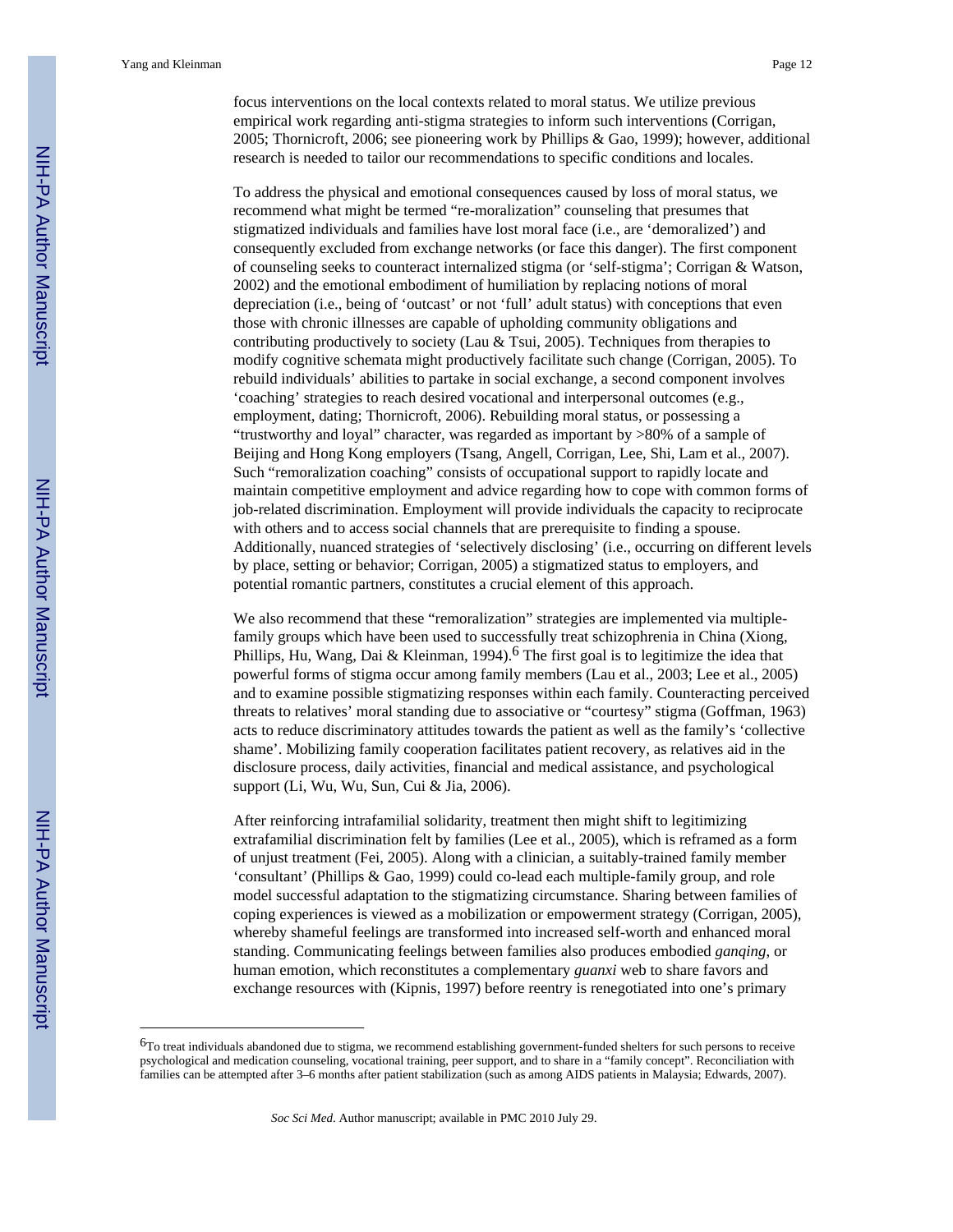*guanxi* network. The reduction of intra- and extra-familial stigma, mobilization of family commitments, and rebuilding of *guanxi* networks results in raised moral standing, trust, and reciprocity among individuals- constructs linked with facilitating social networks and positive perceptions of health among rural Chinese (Yip, Subramanian, Mitchell, Lee, Wang & Kawachi, in press).

To counter physician stigma, we propose state and local government-sponsored dialogues between people with stigmatized conditions and healthcare professionals to change disempowering attitudes entrenched in healthcare (Corrigan, 2005; Phillips & Gao, 1999). These formal, face-to-face dialogues would provide a non-confrontational forum to discuss how physician actions contribute to the loss of patients' and family members' moral status (e.g., infantilization pertaining to schizophrenia). These discourses should target current providers and in particular medical students to counteract stigmatizing attitudes while not fully-formed (Thornicroft, 2006). To maximize efficacy of this contact-based intervention (which has the most empirical support in reducing stigma), stigmatized individuals who moderately disconfirm group stereotypes should be involved in ongoing dialogues that exhibit: 1) equal status between groups; 2) common goals; 3) cooperative efforts and; 4) authorized sanction (Corrigan, 2005). Although substantial cultural barriers (i.e. low government priority towards stigmatized individuals; also, few AIDS and schizophrenia advocacy groups exist; Phillips & Gao, 1999; Jing 2006) work against implementing this approach, initial trials might be developed as experimental interventions at researchaffiliated hospitals and subsequently disseminated more broadly.

#### **Face Applied to a Cross-Cultural Understanding of Stigma**

Revealed through our analysis of face in China and unacknowledged by previous stigma models, we propose a cross-cultural formulation that stigma also deeply reflects a fundamentally *moral* process in which stigmatized conditions threaten what is most at stake for sufferers. Losing face, by representing a person's loss of moral standing, illustrates how stigma is embedded in the moral life of individuals. The upholding and use of face to achieve opportunities for individuals to marry, have children, and perpetuate the family structure constitute core lived values around which many social groups in China revolve. Upholding face thus exemplifies a "moral mode" of experience, or *moral experience,* which refers to that register of everyday life and practical engagement that defines *what matters most* for ordinary people in a local world, such as status, money, life chances, health, or relationships (Kleinman, 1998). We conceive of stigma as a fundamentally moral issue of stigmatized conditions threatening what deeply matters for those in a local world who are engaged in a process of gripping life and preserving what matters. Put differently, while stigma affects many life domains, stigma's lived experience is felt to coalesce around those engagements or life domains that are felt to matter most to sufferers, responders, and observers. In China, the stigmatized find what is held as most dear- moral face- to be seriously menaced. This threat is also felt by stigmatizers, who respond using discrimination as pragmatic responses to what they understand to be real danger to preserving their face. In China, what matters most is upholding face, but the core lived values that define distinct moral worlds in other settings will be locally-constituted (e.g., in local U.S. contexts, these might be the achievement of individual freedoms; Yang et al., 2007). The focus on moral experience reconceptualizes how the social world shapes stigma by allowing a more adequate understanding of the behaviors of both the stigmatized and the stigmatizers, for it allows us to see both as interpreting, living, and reacting to what is most at stake and what is most threatened.

Our analysis also highlights stigma's impact on the individual's ability to mobilize sources of social capital. Other than Kurzban & Leary (2001) who emphasize poor capacity for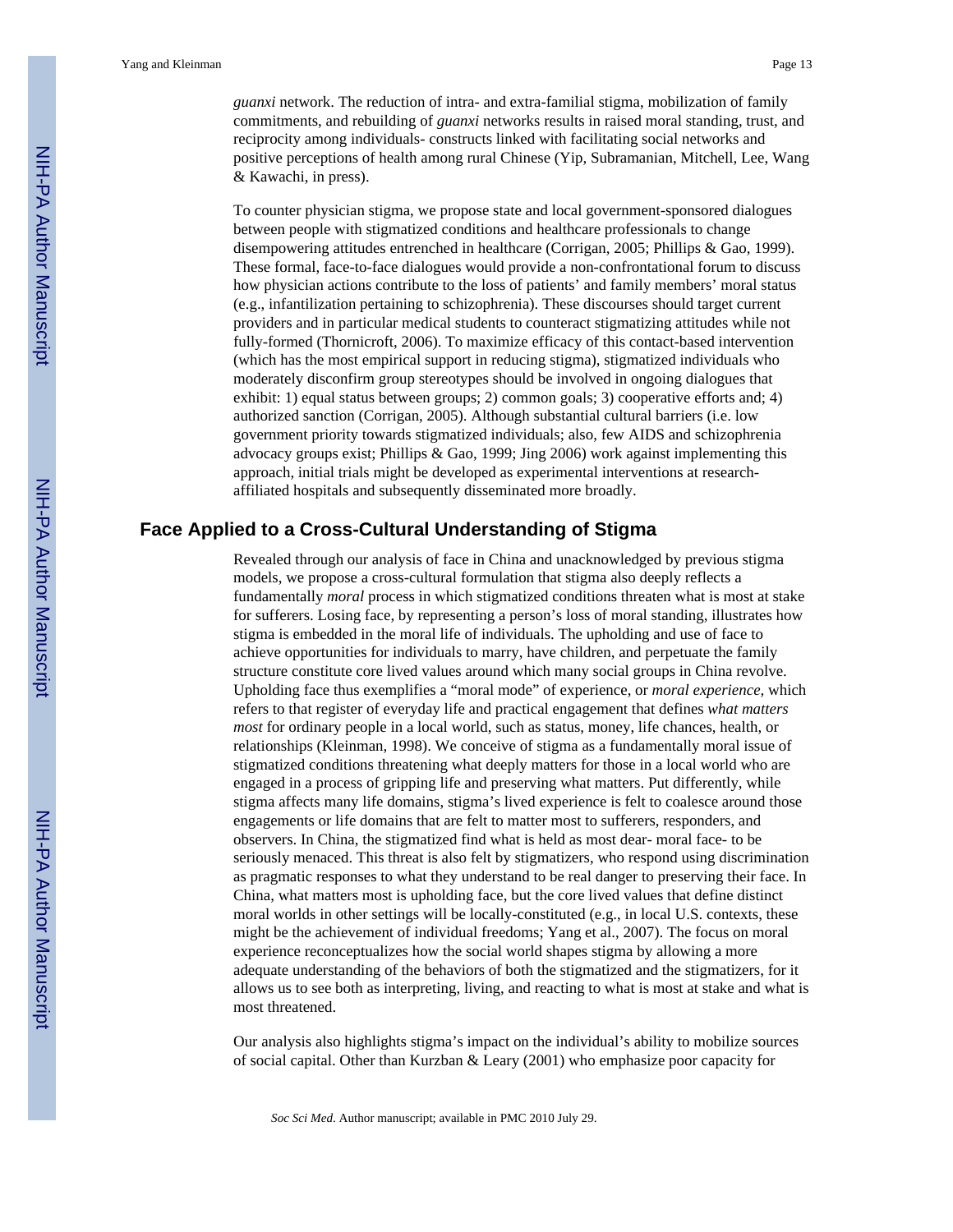social exchange as a reason for stigmatization, the links between stigma and social capital remain largely unarticulated. The 'social support' conceptualization of social capital and health- whereby one's ability to draw upon resources through connections is central to objective and subjective welfare (Kawachi, Kim, Coutts & Subramanian, 2004)-appears most relevant to stigma. The literature linking perception of low SES with prolonged states of anxiety and arousal, ultimately resulting in long-term health problems, might fruitfully be applied to stigma (Wilkinson, 1996). Because loss of social capital appears to be a significant determinant of health care access, mental health, mortality, and health status (Szreter & Woolcock, 2004), this construct also suggests an important pathway to explain stigma's effects. For example, stigma might affect mental health by endangering access to both 'structural' (i.e., institutions that provide treatment services) and 'cognitive' (i.e., trust that increases feelings of security) aspects of social capital (Harpham et al., 2002). Future studies might also specify how stigma threatens entitlement to specific material or informational resources and the ability to gain from them, capabilities which are commonly mediated through one's social connections. Although the loss of *guanxi* provides an especially vivid example, we propose that our analysis of how stigma adversely affects mobilization of social capital in China may extend to other cultures, particularly when network- and connection-based exchanges occur more frequently as opposed to where capitalist and marketplace transactions predominate.

#### **Conclusion**

Our central concern is that stigma be reconceived as a moral process. Through our analysis of face and stigma, we propose that moral status, and the effects that stigma has on limiting social capital, be viewed as crucial to empirical research aimed at better understanding the sources and consequences of stigma. Further, we propose that efforts at destigmatization be developed to improve moral status so that evaluation studies can determine if this stigma approach can benefit policy and programs both within China and in other cross-cultural settings.

#### **Acknowledgments**

The preparation of this manuscript was supported, in part, by National Institute of Mental Health grant K01 MH734034-01, which has been awarded to the first author. The authors thank research assistant Kathleen Janel Sia for her aid with the literature review and formating of the manuscript.

#### **References**

- Bourdieu, P. The forms of capital. In: Richardson, JG., editor. Handbook of theory and research for the sociology of education. Westport, CT: Greenwood Press, Inc; 1986. p. 241-258.
- Corrigan PW, Watson AC. The paradox of self-stigma and mental illness. Clinical Psychology: Science and Practice 2002;9(1):35–53.
- Corrigan PW, Markowitz FE, Watson AC. Structural levels of mental illness stigma and discrimination. Schizophrenia Bulletin. 2004
- Corrigan, PW. On the stigma of mental illness: practical strategies for research and social change. Washington, D.C: American Psychological Association; 2005.
- Crocker, J.; Major, B.; Steele, C. Social stigma. In: Fiske, S.; Gilbert, D.; Lindzey, G., editors. Handbook of Social Psychology. Boston, MA: McGraw- Hill; 1998. p. 504-553.
- Deng R, Li J, Sringernyuang L, Zhang K. Drug abuse, HIV/AIDS and stigmatization in a Dai community in Yunnan, China. Social Science and Medicine 2007;64:1560–1571. [PubMed: 17257727]
- Edwards A. Driven by an unselfish love. The Star online- Focus. 2007
- Fei, X. From the Soil: The Foundations of Chinese Society. Berkeley, CA: University of California Press; 1992.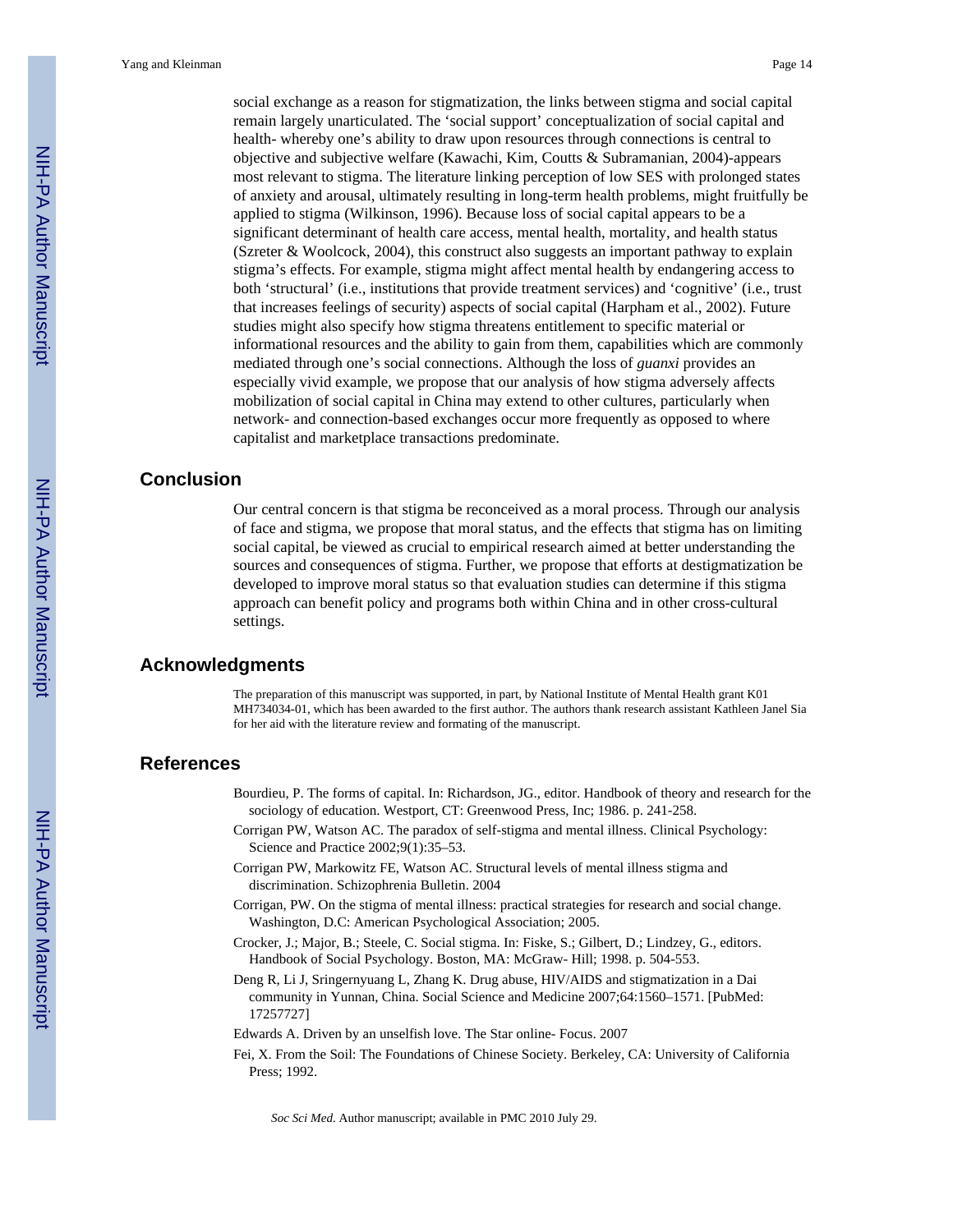- Furnham A, Chan E. Lay theories of schizophrenia: a cross-cultural comparison of British and Hong Kong Chinese attitudes, attributions and beliefs. Social Psychiatry and Psychiatric Epidemiology 2004;39:543–552. [PubMed: 15243692]
- Goffman, E. Stigma: notes on the management of spoiled identity. New York: Prentice Hall; 1963.
- Harpham T, Grant E, Thomas E. Measuring social capital within health surveys: key issues. Health Policy and Planning 2002;17(1):106–111. [PubMed: 11861592]
- He N, Detels R. The HIV epidemic in China: history, response, and challenge. Cell Research 2005;15(11–12):825–832. [PubMed: 16354555]
- Hesketh T, Duo L, Li H, Tomkins AM. Attitudes to HIV and HIV testing in high-prevalence areas of China: informing the introduction of voluntary counseling and testing programmes. Sexually Transmitted Infections 2005;81:108–112. [PubMed: 15800085]
- Hu HC. The Chinese concept of "face". American Anthropologist 1944;46(1):45–64.
- Hwang KK. Face and favor: The Chinese power game. American Journal of Sociology 1987;92:944– 974.
- Jacobs B. A preliminary model of particularistic ties in Chinese political alliances: Kan-ch'ing and Kuan-hsi in a rural Taiwanese township. China Quarterly 1979;78:237–273.
- Jing, J. Fear and stigma: an exploratory study of AIDS patient narratives in China. In: Kaufman, J.; Kleinman, A.; Saich, T., editors. AIDS and Social Policy in China. Cambridge, MA: Harvard University Press; 2006. p. 152-169.
- Jones, EE.; Farina, A.; Hastorf, AH.; Markus, H.; Miller, DT.; Scott, RA. Social stigma: the psychology of marked relationships. Freeman; New York: 1984.
- Kawachi I, Kim D, Coutts A, Subramanian SV. Commentary: reconciling the three accounts of social capital. International Journal of Epidemiology 2004;33:682–690. [PubMed: 15282222]
- King, AYC. Kuanhsi and network building: A sociological interpretation. In: Tu, WM., editor. The Living Tree: The Changing Meaning of Being Chinese Today. Stanford, CA: Stanford University Press; 1994. p. 109-126.
- Kipnis, AB. Producing Guanxi: Sentiment, Self, and Subculture in a North China Village. Durham, NC: Duke University Press; 1997.
- Kleinman A, Kleinman J. Suffering and its professional transformation: toward an ethnography of interpersonal experience. Culture, Medicine and Psychiatry 1991;15(3):275–301.
- Kleinman, A. Experience and its moral modes: culture, human conditions, and disorder. In: Peterson, GB., editor. The Tanner Lectures on Human Values. Salt Lake City: University of Utah Press; 1998. p. 357-420.
- Kleinman AM, Kleinman J. Face, favor and families: the social course of mental health problems in Chinese and American societies. Chinese Journal of Mental Health 1993;6:37–47.
- Kurzban R, Leary MR. Evolutionary origins of stigmatization: the functions of social exclusion. Psychological Bulletin 2001;127(2):187–208. [PubMed: 11316010]
- Lau, DC. Mencius. Hong Kong: Chinese University Press; 1984.
- Lau JTF, Tsui HY. Discriminatory attitudes towards people living with HIV/AIDS and associated factors: a population-based study in the Chinese general population. Sexually Transmitted Infections 2005;81:113–119. [PubMed: 15800086]
- Lau JTF, Tsui HY, Li CK, Chung WY, Chan MW, Molassiotis A. Needs assessment and social environment of people living with HIV/AIDS in Hong Kong. Aids Care 2003;15(5):699–706. [PubMed: 12959821]
- Lee S, Lee MTY, Chiu MYL, Kleinman A. Experience of social stigma by people with schizophrenia in Hong Kong. British Journal of Psychiatry 2005;186:153–157. [PubMed: 15684240]
- Lee SL, Chiu MYL, Tsang A, Chui H, Kleinman A. Stigmatizing experience and structural discrimination associated with the treatment of schizophrenia in Hong Kong. Social Science and Medicine 2006;62:1685–1696. [PubMed: 16174547]
- Li L, Wu S, Wu Z, Sun S, Cui H, Jia M. Understanding family support for people living with HIV/ AIDS in Yunnan, China. AIDS Behavior 2006;10(5):509–517.
- Lieber E, Li L, Wu Z, Rotheram-Borus MJ, Guan J. HIV/STD stigmatization fears as health seeking barriers in China. AIDS Behavior 2006;10(5):463–471.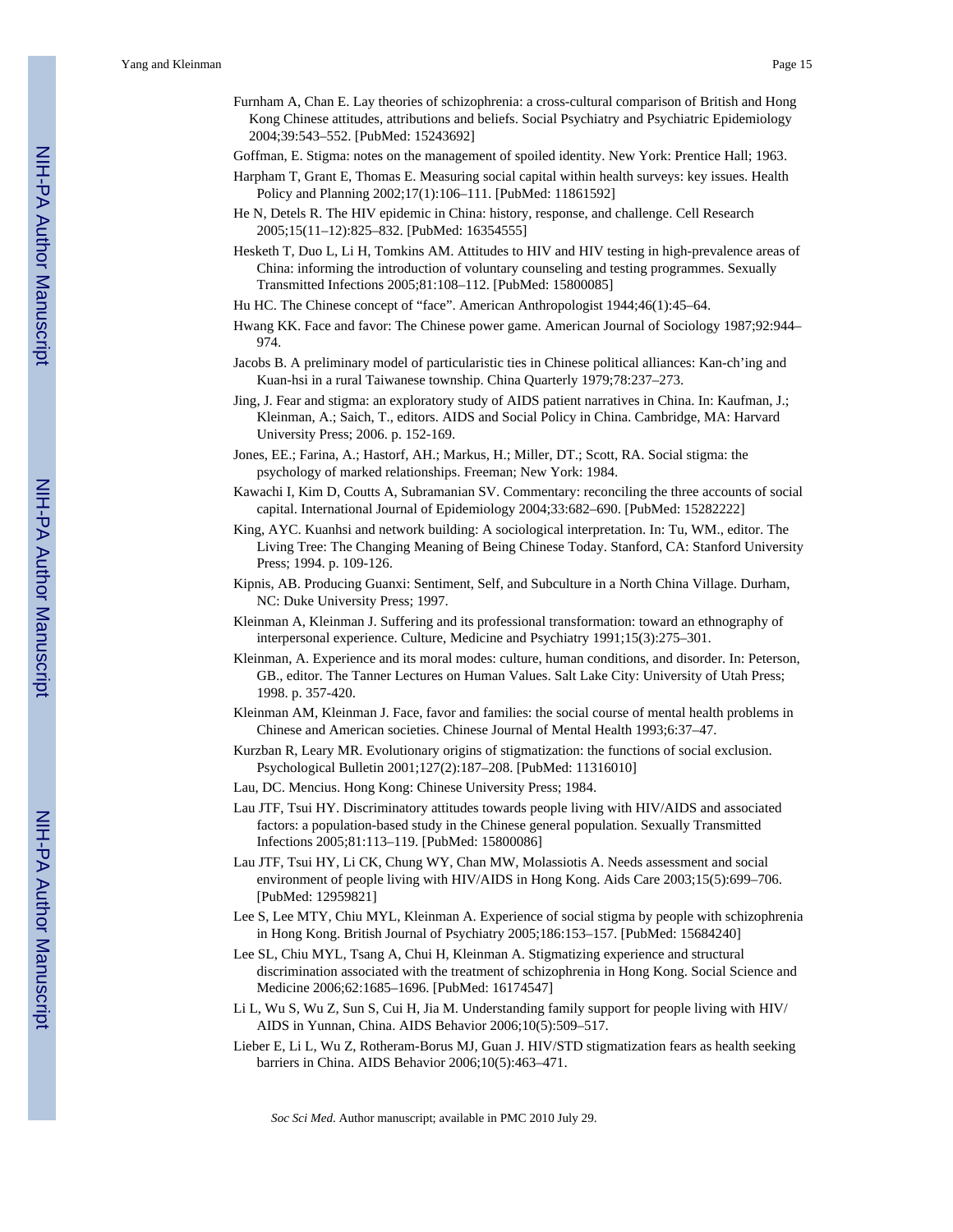- Lieber E, Nihira K, Mink IT. Filial piety, modernization, and the challenges of raising children for Chinese immigrants: quantitative and qualitative evidence. Ethos 2004;32(3):324–347.
- Link BG, Cullen FT, Struening EL, Shrout PE, Dohrenwend BP. A modified labeling theory approach in the area of mental disorders: An empirical assessment. American Sociological Review 1989;54:100–123.
- Liu H, Li X, Stanton B, Fang X, Mao R, Chen X, Yang H. Relation of sexual risks and prevention practices with individuals' stigmatizing beliefs towards HIV infected individuals: an exploratory study. Sexually Transmitted Infections 2005;81:511–516. [PubMed: 16326857]
- Mak WS, Mo PKH, Cheung RYM, Woo J, Cheung FM, Lee D. Comparative stigma of HIV/AIDS, SARS, and Tuberculosis in Hong Kong. Social Science and Medicine 2006;63:1912–1922. [PubMed: 16766106]
- Mak WWS, Cheung RYM, Law RW, Woo J, Li PCK, Chung RWY. Examining attribution model of self-stigma on social support and psychological well-being among people with HIV+/AIDS. Social Science and Medicine 2007;64:1549–1559. [PubMed: 17223239]
- Marsella AJ, Choi SC. Psychosocial aspects of modernization and economic development in east Asian nations. Psychologia 1993;36:201–213.
- Mauss, M. The Gift. New York: W.W. Norton; 1967.
- Parker P, Aggleton P. HIV and AIDS-related stigma and discrimination: a conceptual framework and implications for action. Social Science and Medicine 2003;57:13–24. [PubMed: 12753813]
- Pearson, V. Mental health care in China : state policies, professional services and family responsibilities. London: Gaskell; 1995.
- Phillips, MR. Strategies used by Chinese families coping with schizophrenia. In: Davis, D.; Harrell, S., editors. Chinese Families in the Post-Mao Era. Los Angeles, CA: University of California Press; 1993. p. 277-306.
- Phillips, MR.; Gao, S. Report to the World Health Organization. 1999. Report on stigma and discrimination of the mentally ill and their family members in urban China.
- Phillips MR, Pearson V, Li F, Xu M, Yang LH. Stigma and expressed emotion: a study of people with schizophrenia and their family members in China. British Journal of Psychiatry 2002;181:488– 493. [PubMed: 12456518]
- Putnam, RD. Making democracy work: civic traditions in modern Italy. Princeton, NJ: Princeton University Press; 1993.
- Sevigny R, Wenying Y, Peiyan Z, Marleau JD, Zhouyun Y, Lin S, et al. Attitudes toward the mentally ill in a sample of professionals working in a psychiatric hospital in Beijing (China). International Journal of Social Psychiatry 1999;45(1):41–55. [PubMed: 10443248]
- Shan, H. Breakthrough Hoped for with New Mental Health Law. April 18. 2007 China.org.cn
- Stafford, C. The Roads of Chinese Childhood: Learning and Identification in Angang. Cambridge, UK: Cambridge University Press; 1995.
- Sun, LK. Zhongguo Wenhuade Shenceng Jiegou (The deep structure of Chinese culture). Hong Kong: Ji Xian She; 1987.
- Szreter S, Woolcock M. Health by association? Social capital, social theory, and the political economy of public health. International Journal of Epidemiology 2004;33:1–18.
- Thornicroft, G. Shunned: discrimination against people with mental illness. New York: Oxford University Press; 2006.
- Tsang HWH, Angell B, Corrigan PW, Lee YT, Shi K, Lam CS, Jin S, Fung KMT. A cross-cultural study of employers' concerns about hiring people with psychotic disorder: implications for recovery. Social Psychiatry and Psychiatric Epidemiology. 2007
- Tu, WM. Confucian humanism in a modern perspective. In: Jiang, JPL., editor. Confucianism and modernization: a symposium. Taipei: Freedom Council; 1987.
- Walder, A. Communist Neo-traditionalism: work and authority in Chinese industry. Berkeley: University of California Press; 1986.
- Wilkinson, R. Unhealthy societies: the afflictions of inequality. London: Routledge; 1996.
- Wu, F. Elegy for Luck: Suicide in a County of North China. Harvard University; 2005. Unpublished Dissertation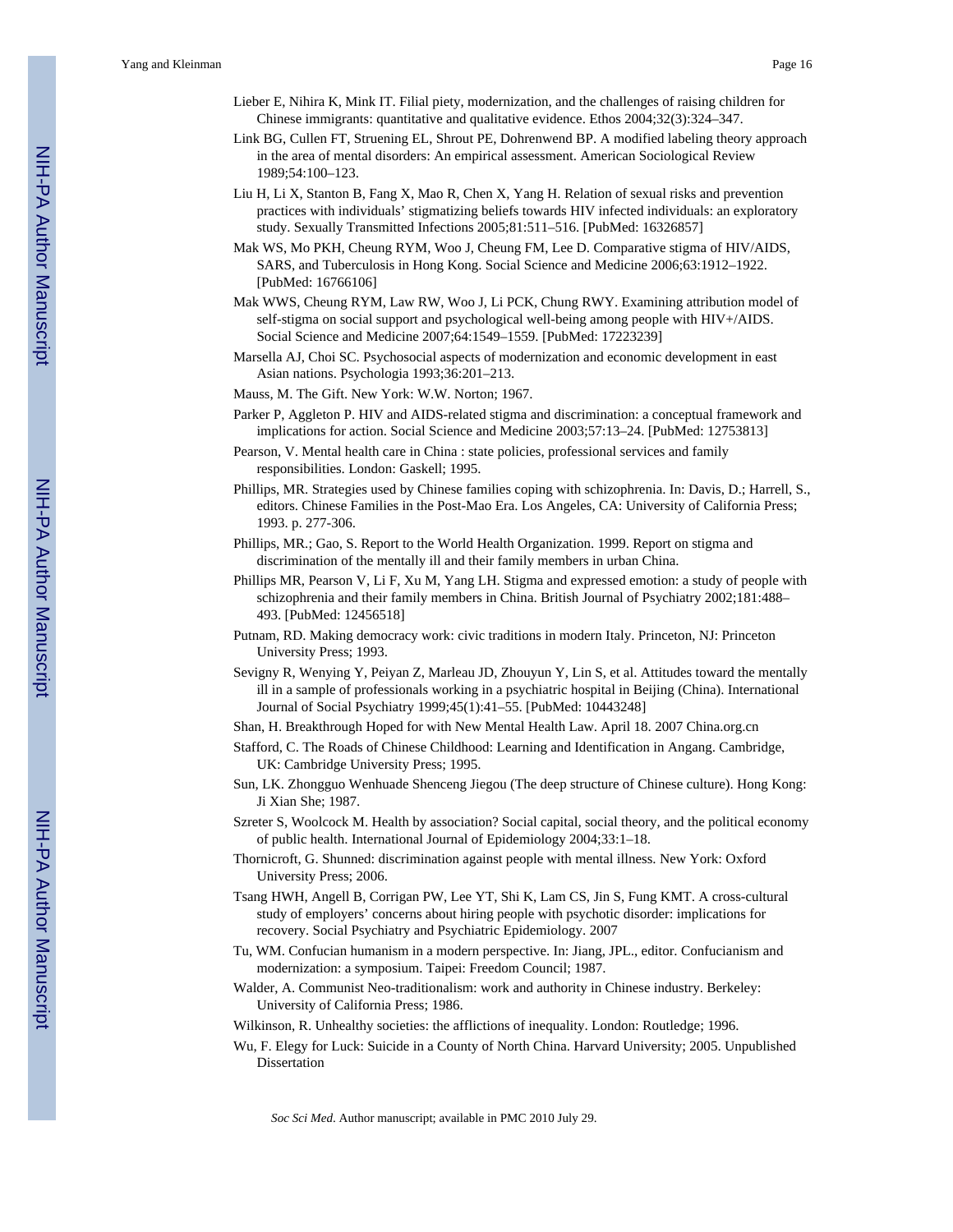- Wu Z, Keming R, Cui H. The HIV/AIDS Epidemic in China: History, current strategies and future challenges. AIDS Education and Prevention 2004;16:7–17. [PubMed: 15262561]
- Xiong W, Phillips MR, Hu X, Wang R, Dai Q, Kleinman J, Kleinman A. Family-based intervention for schizophrenic patients in China: A randomised controlled trial. British Journal of Psychiatry 1994;165:239–247. [PubMed: 7953039]
- Yan, Y. The flow of gifts: Reciprocity and social networks in a Chinese village. Stanford, California: Stanford University Press; 1996.
- Yan, Y. Private Life under Socialism: Love, Intimacy, and Family Change in a Chinese Village (1949– 1999). Stanford, CA: Stanford University Press; 2003.
- Yang KS. Chinese responses to modernization: a psychological analysis. Asian Journal of Social Psychology 1998;1:75–97.
- Yang LH. Causal attributions, expressed emotion, and patient relapse: recent findings and application to Chinese societies. Hong Kong Journal of Psychiatry 2003;13(2):16–25.
- Yang LH, Kleinman A, Link BG, Phelan JC, Lee S, Good B. Culture and Stigma: Adding Moral Experience to Stigma Theory. Social Science and Medicine. 2007
- Yang, LS. The concept of 'Pao' as a basis for social relations in China. In: Fairbank, JK., editor. Chinese thought and institutions. Chicago: University of Chicago Press; 1957. p. 291-309.
- Yang, MMH. Gifts, Favors and Banquets: The Art of Social Relationships in China. Ithaca, NY: Cornell University Press; 1994.
- Yang Y, Zhang KL, Chan KY, Reidpath DD. Institutional and structural forms of HIV-related dscrimination in health care: a study set in Beijing. Aids Care 2005;17(Supplement 2):S129–S140. [PubMed: 16174624]
- Yip W, Subramanian SV, Mitchell AD, Lee DS, Wang J, Kawachi I. Does social capital enhance health and well-being? Evidence from rural China. Social Science and Medicine. in press.
- Zito A. City gods, filiality and hegemony in late imperial China. Modern China 1987;13(3):333–371.